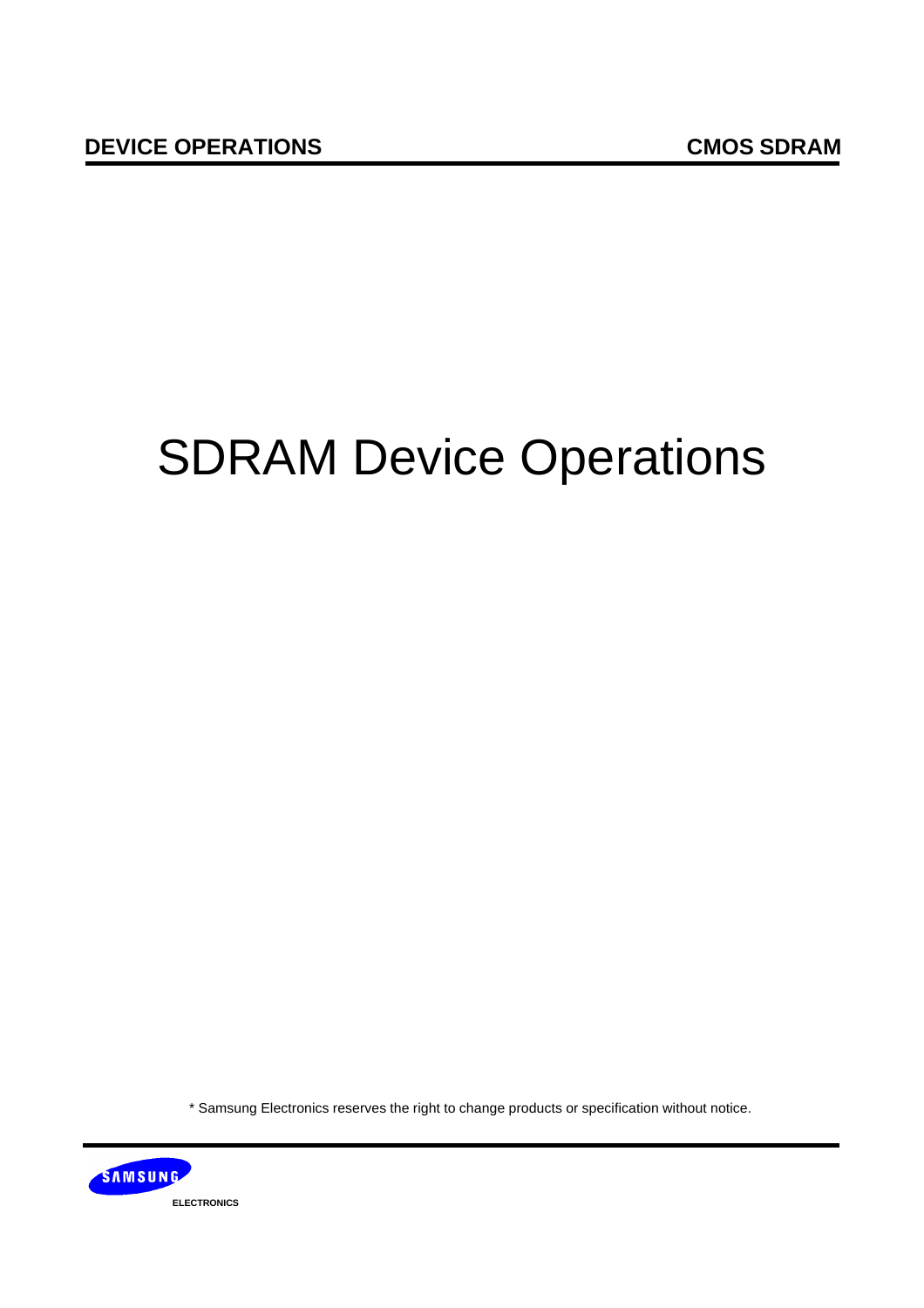### **A. MODE REGISTER FIELD TABLE TO PROGRAM MODES**

Register Programmed with MRS

| Address  | $BA0 - BA1$ | A10/AP<br>An $\sim$ | Ag    | A8 | A7 | A6 | H5                           | A4 | no      | ΠL |                     | A0 |
|----------|-------------|---------------------|-------|----|----|----|------------------------------|----|---------|----|---------------------|----|
| Function | RFU         | RFL                 | W.B.L | TM |    |    | $\sim$ 0.0<br>∟atenc∨<br>∵AS |    | DТ<br>D |    | <b>Burst Length</b> |    |

|                |                      | <b>Test Mode</b>          |             |                | <b>CAS Latency</b> |          |                | <b>Burst Type</b> | <b>Burst Length</b> |                |                |           |          |
|----------------|----------------------|---------------------------|-------------|----------------|--------------------|----------|----------------|-------------------|---------------------|----------------|----------------|-----------|----------|
| A <sub>8</sub> | A7                   | Type                      | A6          | A <sub>5</sub> | A <sub>4</sub>     | Latency  | A <sub>3</sub> | <b>Type</b>       |                     | A <sub>1</sub> | A <sub>0</sub> | $BT = 0$  | $BT = 1$ |
| $\mathbf 0$    | 0                    | Mode Register Set         | $\mathbf 0$ | $\mathbf 0$    | 0                  | Reserved | $\Omega$       | Sequential        | $\Omega$            | O              | 0              |           |          |
| $\mathbf 0$    | Reserved             |                           | 0           | $\Omega$       |                    | Reserved |                | Interleave        | 0                   | 0              |                | 2         | 2        |
|                | $\Omega$<br>Reserved |                           | 0           |                | $\mathbf 0$        | 2        |                |                   | 0                   |                | $\Omega$       | 4         | 4        |
|                |                      | Reserved                  | 0           |                |                    | 3        |                |                   | $\Omega$            |                |                | 8         | 8        |
|                |                      | <b>Write Burst Length</b> |             | $\Omega$       | $\Omega$           | Reserved |                |                   |                     | $\Omega$       |                | Reserved  | Reserved |
| A <sub>9</sub> | Length               |                           |             | $\mathbf 0$    |                    | Reserved |                |                   |                     | 0              |                | Reserved  | Reserved |
| $\mathbf 0$    | <b>Burst</b>         |                           |             |                | $\Omega$           | Reserved |                |                   |                     |                |                | Reserved  | Reserved |
|                | Single Bit           |                           |             |                |                    | Reserved |                |                   |                     |                |                | Full Page | Reserved |

**\* Full Page Length**

 64Mb : x4 (1024), x8 (512), x16 (256) 128Mb : x4 (2048), x8 (1024), x16 (512) 256Mb: x4 (2048), x8 (1024), x16 (512)

### **B. POWER UP SEQUENCE**

1. Apply power and start clock, Attempt to maintain CKE= "H", DQM= "H" and the other pins are NOP condition at the inputs.

2. Maintain stable power, stable clock and NOP input condition for a minimum of 200us.

3. Issue precharge commands for all banks of the devices.

4. Issue 2 or more auto-refresh commands.

5. Issue a mode register set command to initialize the mode register.

cf.) Sequence of 4 & 5 is regardless of the order.

The device is now ready for normal operation.



**Note** : 1. If A9 is high during MRS cycle, "Burst Read Single Bit Write" function will be enabled. 2. RFU (Reserved for future use) should stay "0" during MRS cycle.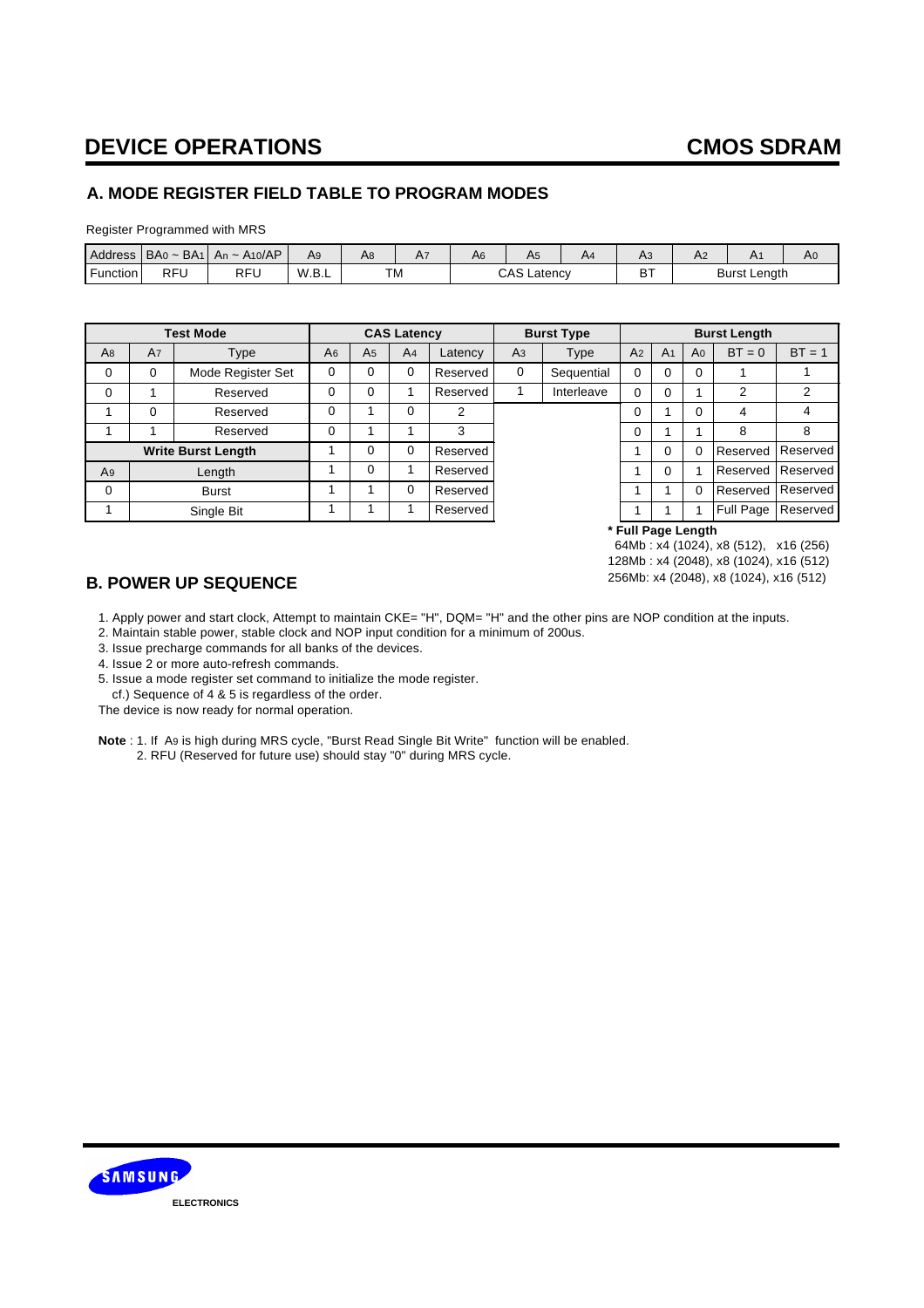### **C. BURST SEQUENCE**

### **1. BURST LENGTH = 4**

|                | <b>Initial Address</b> |            |  |  | Interleave |  |  |  |  |
|----------------|------------------------|------------|--|--|------------|--|--|--|--|
| A <sub>1</sub> | A <sub>0</sub>         | Sequential |  |  |            |  |  |  |  |
|                |                        |            |  |  |            |  |  |  |  |
|                |                        |            |  |  |            |  |  |  |  |
|                |                        |            |  |  |            |  |  |  |  |
|                |                        |            |  |  |            |  |  |  |  |

### **2. BURST LENGTH = 8**

|                | <b>Initial Address</b> |                |                | Sequential     |   |   |   |   |        |        | Interleave |                |   |   |   |   |        |          |
|----------------|------------------------|----------------|----------------|----------------|---|---|---|---|--------|--------|------------|----------------|---|---|---|---|--------|----------|
| A <sub>2</sub> | A <sub>1</sub>         | A <sub>0</sub> |                |                |   |   |   |   |        |        |            |                |   |   |   |   |        |          |
| 0              | 0                      | $\Omega$       |                |                | っ | 3 | 4 | 5 | 6      |        | 0          |                | ⌒ | 3 |   | 5 | 6      |          |
| 0              | 0                      |                |                | $\overline{2}$ | 3 | 4 | 5 | 6 | -      | 0      |            | 0              | 3 | ⌒ | 5 | 4 |        | 6        |
| 0              |                        | 0              | $\overline{2}$ | 3              | 4 | 5 | 6 |   | 0      |        | 2          | 3              | 0 |   | 6 |   | 4      | 5        |
| 0              |                        |                | 3              | 4              | 5 | 6 | - | 0 |        | C<br>∠ | 3          | $\overline{2}$ |   | 0 |   | 6 | 5      | 4        |
|                | 0                      | 0              | 4              | 5              | 6 | ⇁ | 0 |   | ◠<br>∠ | 3      | 4          | 5              | 6 |   | 0 |   | ◠      | 3        |
|                | 0                      |                | 5              | 6              | - | 0 |   | ົ | 3      | 4      | 5          | 4              | ⇁ | 6 |   | 0 | ົ<br>د | $\sim$   |
|                |                        | 0              | 6              | -              | 0 |   | ◠ | 3 | 4      | 5      | 6          | ⇁              | 4 | 5 | ◠ | 3 | 0      |          |
|                |                        |                |                | 0              |   | ົ | 3 | 4 | 5      | 6      |            | 6              | 5 | 4 | 3 | ◠ |        | $\Omega$ |

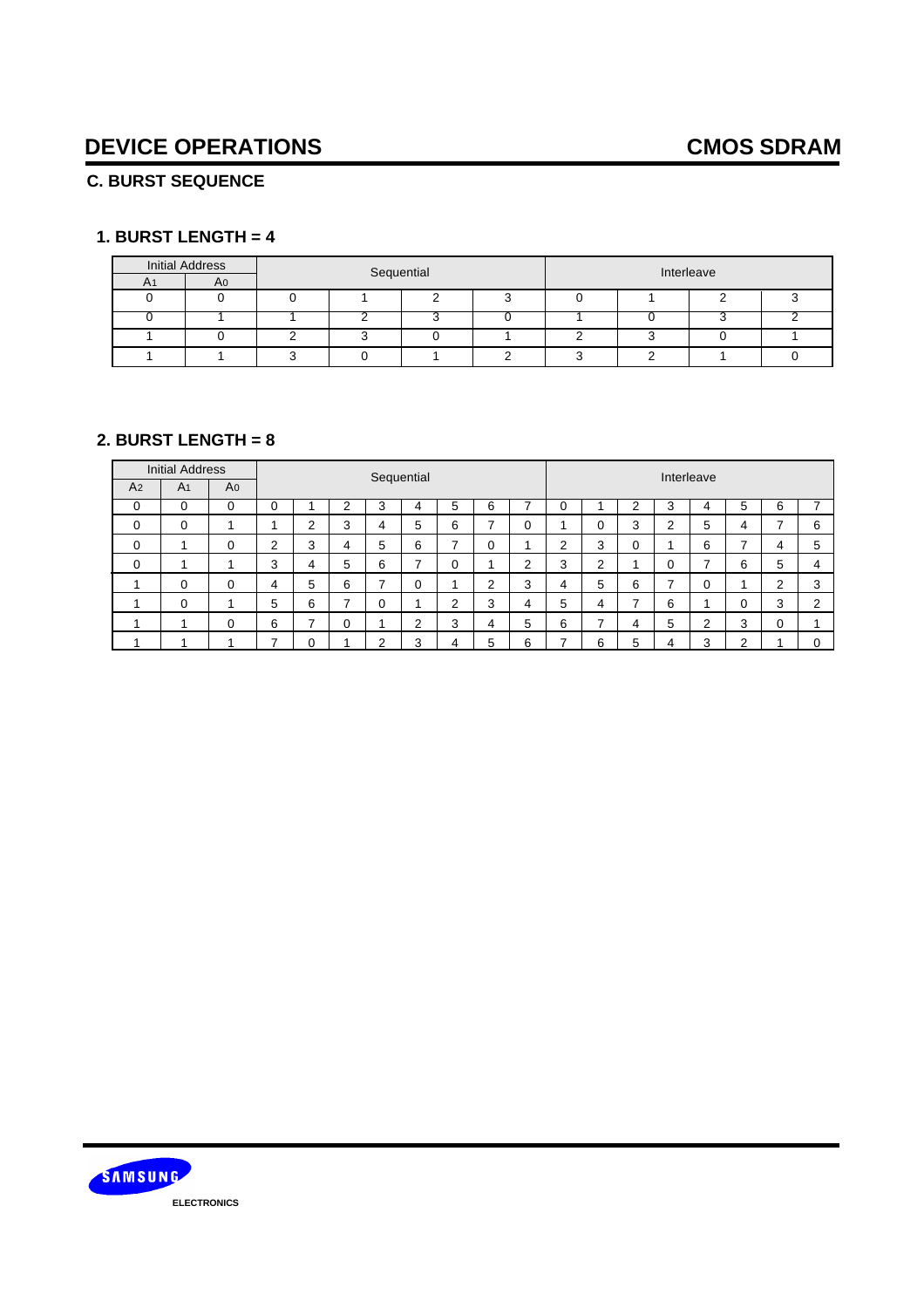### **D. DEVICE OPERATIONS**

#### *ADDRESSES of 64Mb*

#### *BANK ADDRESSES (BA0 ~ BA1)*

#### *: In case x 4*

This SDRAM is organized as four independent banks of 4,194,304 words x 4 bits memory arrays. The BA $0 \sim BA_1$  inputs are latched at the time of assertion of RAS and CAS to select the bank to be used for the operation. The bank addresses BA0 ~ BA1 are latched at bank active, read, write, mode register set and precharge operations.

#### *: In case x 8*

This SDRAM is organized as four independent banks of 2,097,152 words x 8 bits memory arrays. The BA $0 \sim BA_1$  inputs are latched at the time of assertion of RAS and CAS to select the bank to be used for the operation. The bank addresses BA0 ~ BA1 are latched at bank active, read, write, mode register set and precharge operations.

#### *: In case x 16*

This SDRAM is organized as four independent banks of 1,048,576 words x 16 bits memory arrays. The BA0 ~ BA1 inputs are latched at the time of assertion of RAS and CAS to select the bank to be used for the operation. The bank addresses BA0 ~ BA1 are latched at bank active, read, write, mode register set and precharge operations.

#### *ADDRESS INPUTS (A0 ~ A11)*

#### *: In case x 4*

The 22 address bits are required to decode the 4,194,304 word locations are multiplexed into 12 address input pins  $(A_0 \sim A_1)$ . The 12 bit row addresses are latched along with  $\overline{RAS}$  and BA0 ~ BA1 during bank activate command. The 10 bit column addresses are latched along with  $\overline{CAS}$ , WE and BA0 ~ BA1 during read or write command.

#### *: In case x 8*

The 21 address bits are required to decode the 2,097,152 word locations are multiplexed into 12 address input pins (A0 ~ A11). The 12 bit row addresses are latched along with  $\overline{RAS}$  and BA0  $\sim$ BA1 during bank activate command. The 9 bit column addresses are latched along with  $\overline{CAS}$ , WE and BA0 ~ BA1 during read or write command.

#### *: In case x 16*

The 20 address bits are required to decode the 1,048,576 word locations are multiplexed into 12 address input pins  $(A_0 - A_1)$ . The 12 bit row addresses are latched along with  $\overline{RAS}$  and BA0  $\sim$ BA1 during bank activate command. The 8 bit column addresses are latched along with CAS, WE and BA0 ~ BA1 during read or write command.

#### *ADDRESSES of 128Mb*

#### *BANK ADDRESSES (BA0 ~ BA1)*

#### *: In case x 4*

This SDRAM is organized as four independent banks of 8,388,608 words x 4 bits memory arrays. The BA $0 \sim BA_1$  inputs are latched at the time of assertion of RAS and CAS to select the bank to be used for the operation. The bank addresses BA0 ~ BA1 are latched at bank active, read, write, mode register set and precharge operations.

#### *: In case x 8*

This SDRAM is organized as four independent banks of 4,194,304 words x 8 bits memory arrays. The BA $0 \sim BA_1$  inputs are latched at the time of assertion of RAS and CAS to select the bank to be used for the operation. The bank addresses BA0 ~ BA1 are latched at bank active, read, write, mode register set and precharge operations.

#### *: In case x 16*

This SDRAM is organized as four independent banks of 2,097,152 words x 16 bits memory arrays. The BA $0 \sim BA_1$  inputs are latched at the time of assertion of RAS and CAS to select the bank to be used for the operation. The bank addresses BA0 ~ BA1 are latched at bank active, read, write, mode register set and precharge operations.

#### *ADDRESS INPUTS (A0 ~ A11)*

#### *: In case x 4*

The 23 address bits are required to decode the 8,388,608 word locations are multiplexed into 12 address input pins  $(A_0 \sim A_1)$ . The 12 bit row addresses are latched along with  $\overline{RAS}$  and BA0  $\sim$ BA1 during bank activate command. The 11 bit column addresses are latched along with  $\overline{CAS}$ , WE and BA0  $\sim$  BA1 during read or write command.

#### *: In case x 8*

The 22 address bits are required to decode the 4,194,304 word locations are multiplexed into 12 address input pins (A $0 \sim$  A $11$ ). The 12 bit row addresses are latched along with  $\overline{\text{RAS}}$  and BA0 ~ BA1 during bank activate command. The 10 bit column addresses are latched along with  $\overline{CAS}$ . WE and BA0  $\sim$  BA1 during read or write command.

#### *: In case x 16*

The 21 address bits are required to decode the 2,097,152 word locations are multiplexed into 12 address input pins (A $0 \sim$  A<sub>11</sub>). The 12 bit row addresses are latched along with  $\overline{RAS}$  and BA0  $\sim$ BA1 during bank activate command. The 9 bit column addresses are latched along with  $\overline{CAS}$ , WE and BA0 ~ BA1 during read or write command.

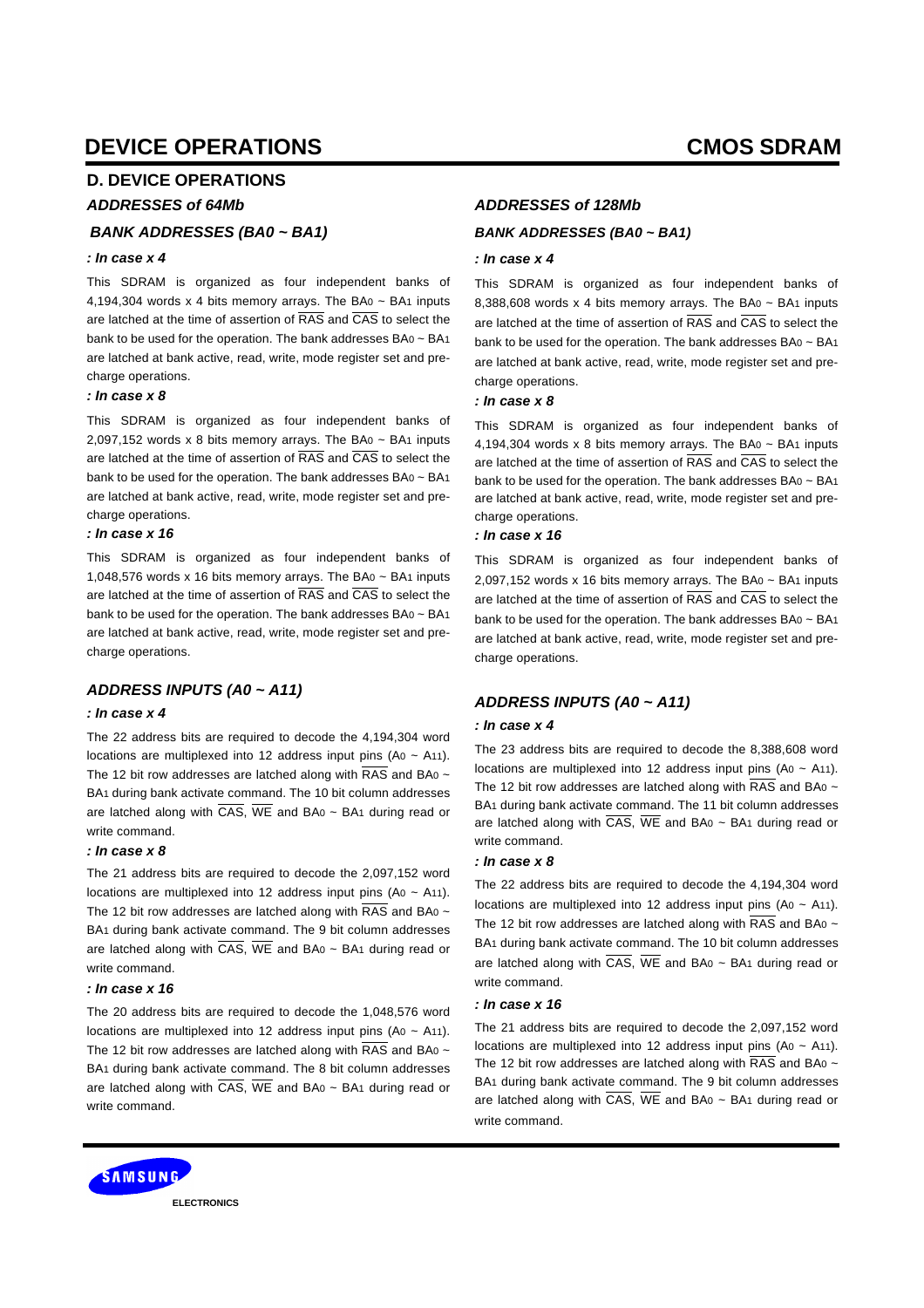### **D. DEVICE OPERATIONS (continued)**

#### *BANK ADDRESSES (BA0 ~ BA1) ADDRESSES of 256Mb*

This SDRAM is organized as four independent banks of 16,777,216 words x 4 bits memory arrays. The BA0 ~ BA1 inputs are latched at the time of assertion of RAS and CAS to select the bank to be used for the operation. The bank addresses BA0 ~ BA1 are latched at bank active, read, write, mode register set and precharge operations.

#### *: In case x 8*

This SDRAM is organized as four independent banks of 8,388,608 words x 8 bits memory arrays. The BA $0 \sim BA_1$  inputs are latched at the time of assertion of RAS and CAS to select the bank to be used for the operation. The bank addresses BA0 ~ BA1 are latched at bank active, read, write, mode register set and precharge operations.

#### *: In case x 16*

This SDRAM is organized as four independent banks of 4,194,304 words x 16 bits memory arrays. The BA0 ~ BA1 inputs are latched at the time of assertion of RAS and CAS to select the bank to be used for the operation. The bank addresses BA0 ~ BA1 are latched at bank active, read, write, mode register set and precharge operations.

#### *ADDRESS INPUTS (A0 ~ A12)*

#### *: In case x 4*

The 24 address bits are required to decode the 16,777,216 word locations are multiplexed into 13 address input pins  $(A_0 \sim A_12)$ . The 13 bit row addresses are latched along with  $\overline{\text{RAS}}$  and BA0  $\sim$ BA1 during bank activate command. The 11 bit column addresses are latched along with CAS, WE and BA0 ~ BA1 during read or write command.

#### *: In case x 8*

The 23 address bits are required to decode the 8,388,608 word locations are multiplexed into 13 address input pins  $(A_0 \sim A_12)$ . The 13 bit row addresses are latched along with  $\overline{\text{RAS}}$  and BA0 ~ BA1 during bank activate command. The 10 bit column addresses are latched along with  $\overline{CAS}$ , WE and BA0 ~ BA1 during read or write command.

#### *: In case x 16*

The 22 address bits are required to decode the 4,194,304 word locations are multiplexed into 13 address input pins (A0 ~ A12). The 13 bit row addresses are latched along with  $\overline{RAS}$  and BA0  $\sim$ BA1 during bank activate command. The 9 bit column addresses are latched along with  $\overline{CAS}$ , WE and BA0  $\sim$  BA1 during read or write command.

### *: In case x 4*

#### *CLOCK (CLK)*

The clock input is used as the reference for all SDRAM operations. All operations are synchronized to the positive going edge of the clock. The clock transitions must be monotonic between VIL and VIH. During operation with CKE high all inputs are assumed to be in a valid state (low or high) for the duration of set-up and hold time around positive edge of the clock in order to function well Q perform and ICC specifications.

#### *CLOCK ENABLE (CKE)*

The clock enable(CKE) gates the clock onto SDRAM. If CKE goes low synchronously with clock (set-up and hold time are the same as other inputs), the internal clock is suspended from the next clock cycle and the state of output and burst address is frozen as long as the CKE remains low. All other inputs are ignored from the next clock cycle after CKE goes low. When all banks are in the idle state and CKE goes low synchronously with clock, the SDRAM enters the power down mode from the next clock cycle. The SDRAM remains in the power down mode ignoring the other inputs as long as CKE remains low. The power down exit is synchronous as the internal clock is suspended. When CKE goes high at least "1CLK + tss" before the high going edge of the clock, then the SDRAM becomes active from the same clock edge accepting all the input commands.

#### *NOP and DEVICE DESELECT*

When RAS, CAS and WE are high, the SDRAM performs no operation (NOP). NOP does not initiate any new operation, but is needed to complete operations which require more than single clock cycle like bank activate, burst read, auto refresh, etc. The device deselect is also a NOP and is entered by asserting  $\overline{\text{CS}}$ high. CS high disables the command decoder so that RAS, CAS, WE and all the address inputs are ignored.

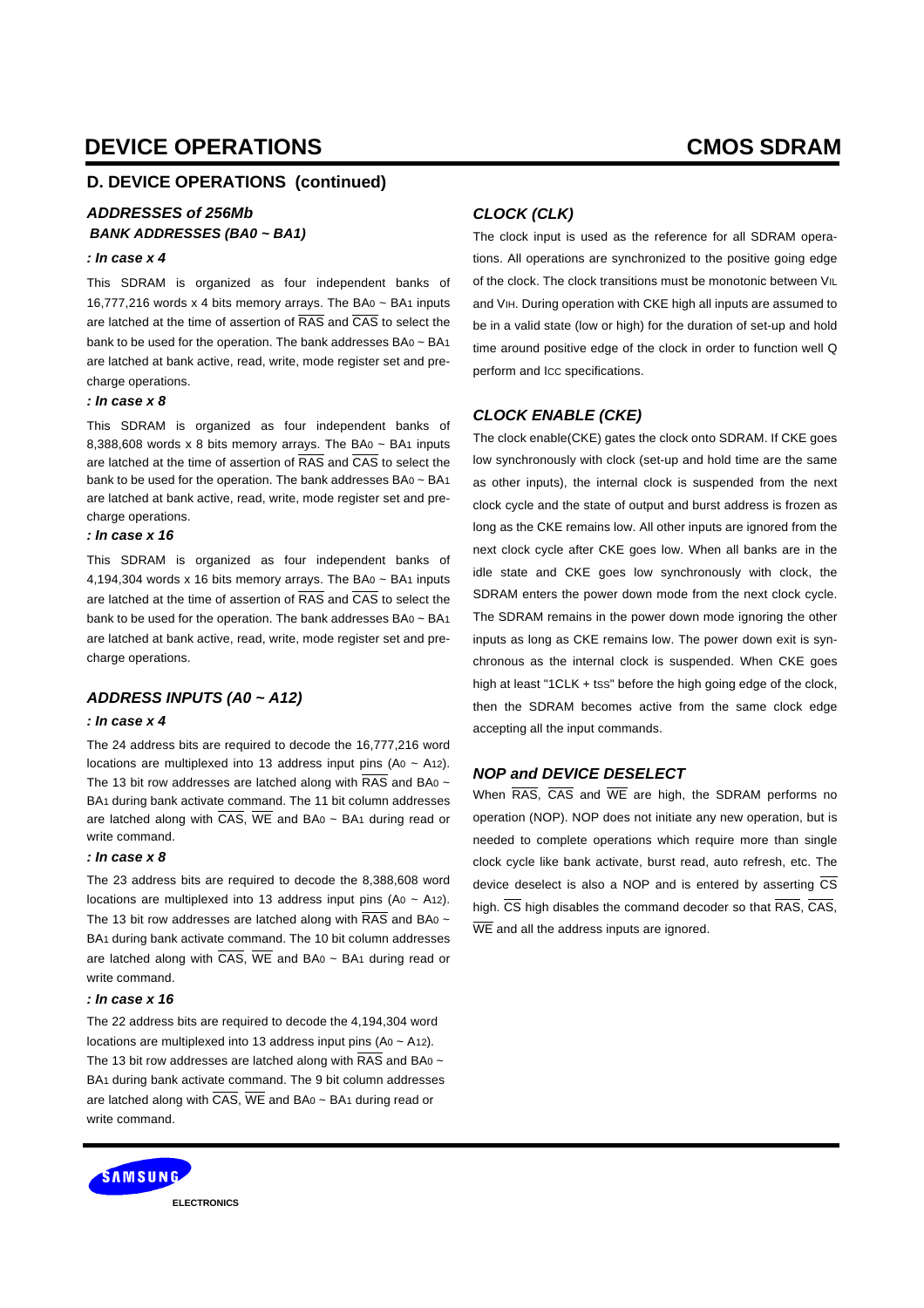### **D. DEVICE OPERATIONS (continued)**

#### *DQM OPERATION*

The DQM is used to mask input and output operations. It works similar to  $\overline{OE}$  during read operation and inhibits writing during write operation. The read latency is two cycles from DQM and zero cycle for write, which means DQM masking occurs two cycles later in read cycle and occurs in the same cycle during write cycle. DQM operation is synchronous with the clock. The DQM signal is important during burst interruptions of write with read or precharge in the SDRAM. Due to asynchronous nature of the internal write, the DQM operation is critical to avoid unwanted or incomplete writes when the complete burst write is not required. Please refer to DQM timing diagram also.

#### *MODE REGISTER SET (MRS)*

The mode register stores the data for controlling the various operating modes of SDRAM. It programs the CAS latency, burst type, burst length, test mode and various vendor specific options to make SDRAM useful for variety of different applications. The default value of the mode register is not defined, therefore the mode register must be written after power up to operate the SDRAM. The mode register is written by asserting low on  $\overline{\text{CS}}$ , RAS, CAS and WE (The SDRAM should be in active mode with CKE already high prior to writing the mode register). The state of address pins Ao ~ An and BAo ~ BA1 in the same cycle as  $\overline{CS}$ , RAS, CAS and WE going low is the data written in the mode register. Two clock cycles is required to complete the write in the mode register. The mode register contents can be changed using the same command and clock cycle requirements during operation as long as all banks are in the idle state. The mode register is divided into various fields depending on the fields of functions. The burst length field uses  $A_0 \sim A_2$ , burst type uses A<sub>3</sub>, CAS latency (read latency from column address) use A4 ~ A6, vendor specific options or test mode use A7  $\sim$  A8, A10/AP  $\sim$  An and BA0  $\sim$ BA1. The write burst length is programmed using A9.  $Ax \sim As$ , A10/  $AP \sim An$  and  $BA0 \sim BA1$  must be set to low for normal SDRAM operation. Refer to the table for specific codes for various burst length, burst type and CAS latencies.

#### *BANK ACTIVATE*

The bank activate command is used to select a random row in an idle bank. By asserting low on  $\overline{RAS}$  and  $\overline{CS}$  with desired row and bank address, a row access is initiated. The read or write operation can occur after a time delay of tRCD(min) from the time of bank activation. tRCD is an internal timing parameter of SDRAM, therefore it is dependent on operating clock frequency. The minimum number of clock cycles required between bank activate and read or write command should be calculated by dividing tRCD(min) with cycle time of the clock and then rounding off the result to the next higher integer. The SDRAM has four internal banks in the same chip and shares part of the internal circuitry to reduce chip area, therefore it restricts the activation of four banks simultaneously. Also the noise generated during sensing of each bank of SDRAM is high, requiring some time for power supplies to recover before another bank can be sensed reliably. tRRD(min) specifies the minimum time required between activating different bank. The number of clock cycles required between different bank activation must be calculated similar to tRCD specification. The minimum time required for the bank to be active to initiate sensing and restoring the complete row of dynamic cells is determined by tRAS(min). Every SDRAM bank activate command must satisfy tRAS(min) specification before a precharge command to that active bank can be asserted. The maximum time any bank can be in the active state is determined by tRAS(max). The number of cycles for both tRAS(min) and tRAS(max) can be calculated similar to tRCD specification.

#### *BURST READ*

The burst read command is used to access burst of data on consecutive clock cycles from an active row in an active bank. The burst read command is issued by asserting low on CS and CAS with  $\overline{WE}$  being high on the positive edge of the clock. The bank must be active for at least tRCD(min) before the burst read command is issued. The first output appears in CAS latency number of clock cycles after the issue of burst read command. The burst length, burst sequence and latency from the burst read command is determined by the mode register which is already programmed.

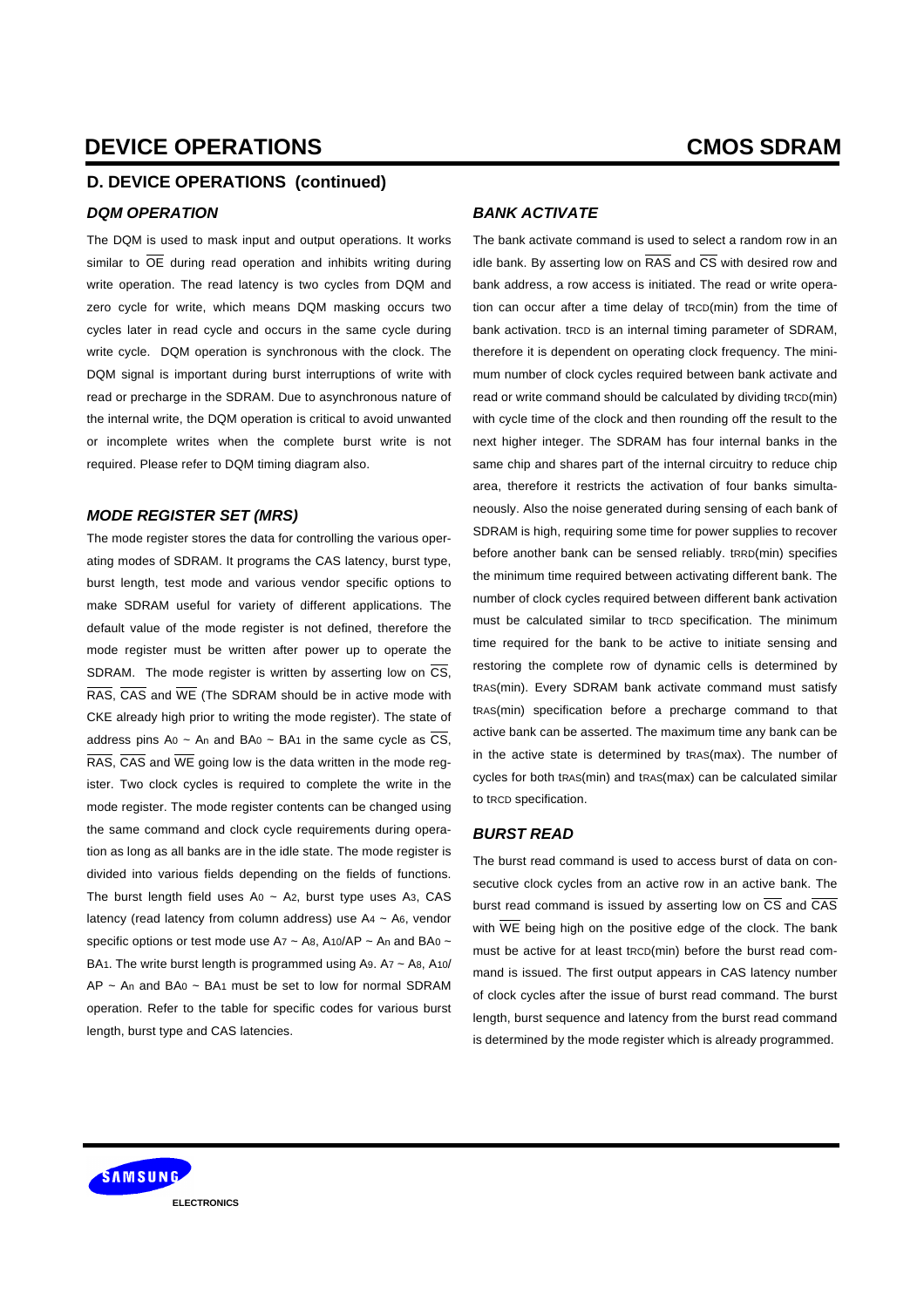#### **D. DEVICE OPERATIONS (continued)**

The burst read can be initiated on any column address of the active row. The address wraps around if the initial address does not start from a boundary such that number of outputs from each I/O are equal to the burst length programmed in the mode register. The output goes into high-impedance at the end of the burst, unless a new burst read was initiated to keep the data output gapless. The burst read can be terminated by issuing another burst read or burst write in the same bank or the other active bank or a precharge command to the same bank. The burst stop command is valid at every page burst length.

#### *BURST WRITE*

The burst write command is similar to burst read command and is used to write data into the SDRAM on consecutive clock cycles in adjacent addresses depending on burst length and burst sequence. By asserting low on  $\overline{CS}$ ,  $\overline{CAS}$  and  $\overline{WE}$  with valid column address, a write burst is initiated. The data inputs are provided for the initial address in the same clock cycle as the burst write command. The input buffer is deselected at the end of the burst length, even though the internal writing can be completed yet. The writing can be completed by issuing a burst read and DQM for blocking data inputs or burst write in the same or another active bank. The burst stop command is valid at every burst length. The write burst can also be terminated by using DQM for blocking data and procreating the bank tRDL after the last data input to be written into the active row. See DQM OPERATION also.

#### *ALL BANKS PRECHARGE*

All banks can be precharged at the same time by using Precharge all command. Asserting low on  $\overline{CS}$ ,  $\overline{RAS}$ , and  $\overline{WE}$  with high on A10/AP after all banks have satisfied tRAS(min) requirement, performs precharge on all banks. At the end of tRP after performing precharge to all the banks, all banks are in idle state.

#### *PRECHARGE*

The precharge operation is performed on an active bank by asserting low on  $\overline{CS}$ ,  $\overline{RAS}$ ,  $\overline{WE}$  and A10/AP with valid BA0 ~ BA1 of the bank to be precharged. The precharge command can be asserted anytime after tRAS(min) is satisfied from the bank active command in the desired bank. tRP is defined as the minimum number of clock cycles required to complete row precharge is calculated by dividing tRP with clock cycle time and rounding up to the next higher integer. Care should be taken to make sure that burst write is completed or DQM is used to inhibit writing before precharge command is asserted. The maximum time any bank can be active is specified by tRAS(max). Therefore, each bank activate command. At the end of precharge, the bank enters the idle state and is ready to be activated again. Entry to Power down, Auto refresh, Self refresh and Mode register set etc. is possible only when all banks are in idle state.

#### *AUTO PRECHARGE*

The precharge operation can also be performed by using auto precharge. The SDRAM internally generates the timing to satisfy tRAS(min) and "tRP" for the programmed burst length and CAS latency. The auto precharge command is issued at the same time as burst read or burst write by asserting high on A10/AP. If burst read or burst write by asserting high on A10/AP, the bank is left active until a new command is asserted. Once auto precharge command is given, no new commands are possible to that particular bank until the bank achieves idle state.

#### *AUTO REFRESH*

The storage cells of 64Mb, 128Mb and 256Mb SDRAM need to be refreshed every 64ms to maintain data. An auto refresh cycle accomplishes refresh of a single row of storage cells. The internal counter increments automatically on every auto refresh cycle to refresh all the rows. An auto refresh command is issued by asserting low on CS, RAS and CAS with high on CKE and WE. The auto refresh command can only be asserted with both banks being in idle state and the device is not in power down mode (CKE is high in the previous cycle).

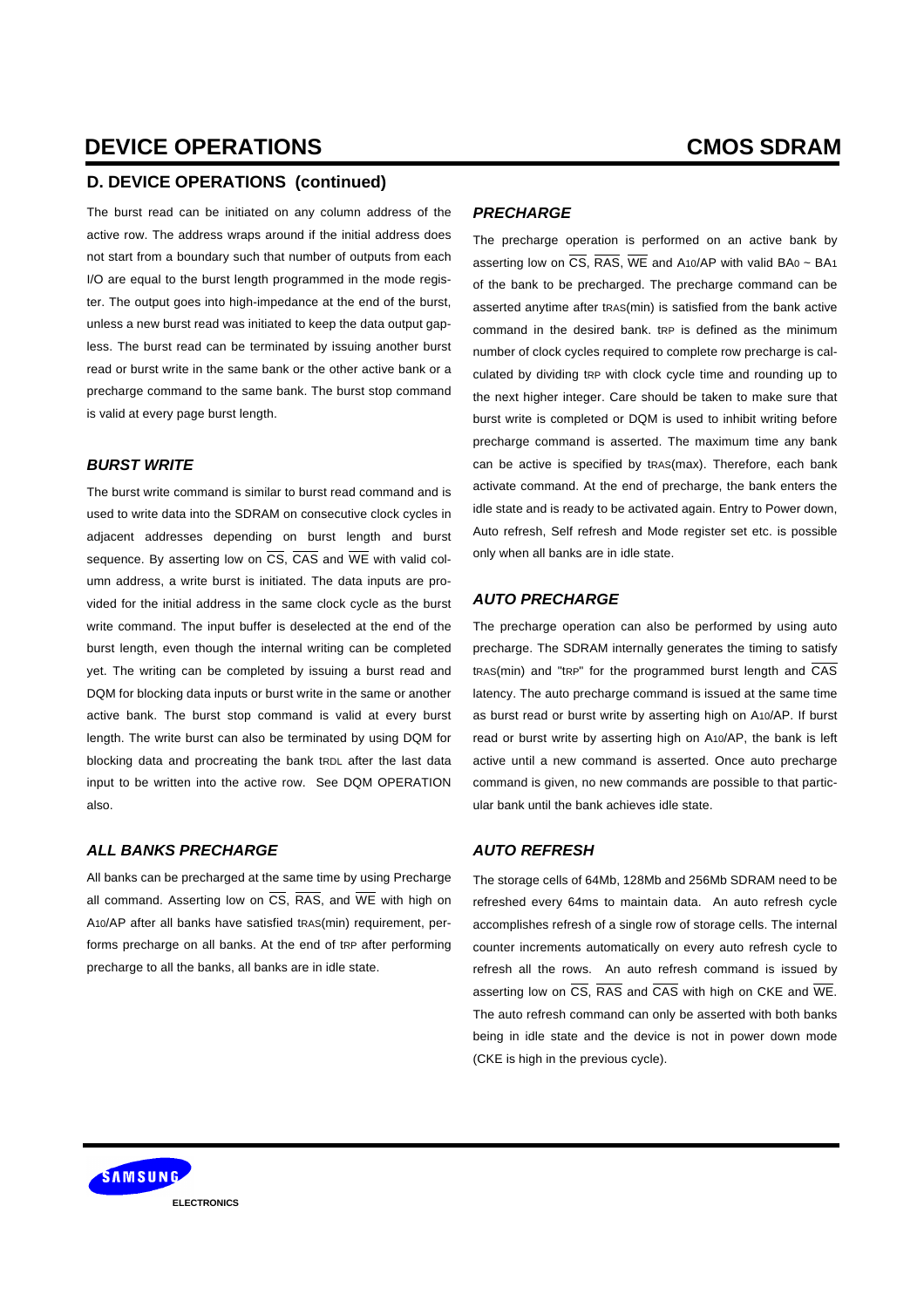### **D. DEVICE OPERATIONS (continued)**

 The time required to complete the auto refresh operation is specified by tRC(min). The minimum number of clock cycles required can be calculated by driving tRC with clock cycle time and them rounding up to the next higher integer. The auto refresh command must be followed by NOP's until the auto refresh operation is completed. All banks will be in the idle state at the end of auto refresh operation. The auto refresh is the preferred refresh mode when the SDRAM is being used for normal data transactions. The 64Mb and 128Mb SDRAMs auto refresh cycle can be performed once in ' 15.6us or a burst of 4096 auto refresh cycles once in 64ms. The 256Mb SDRAMs auto refresh cycle can be performed once in ' 7.8us or a burst of 8192 auto refresh cycles once in 64ms.

### *SELF REFRESH*

The self refresh is another refresh mode available in the SDRAM. The self refresh is the preferred refresh mode for data retention and low power operation of SDRAM. In self refresh mode, the SDRAM disables the internal clock and all the input buffers except CKE. The refresh addressing and timing are internally generated to reduce power consumption.

The self refresh mode is entered from all banks idle state by asserting low on  $\overline{CS}$ ,  $\overline{RAS}$ ,  $\overline{CAS}$  and  $CKE$  with high on  $\overline{WE}$ . Once the self refresh mode is entered, only CKE state being low matters, all the other inputs including the clock are ignored in order to remain in the self refresh mode.

The self refresh is exited by restarting the external clock and then asserting high on CKE. This must be followed by NOP's for a minimum time of tRC before the SDRAM reaches idle state to begin normal operation. If the system uses burst auto refresh during normal operation, it is recommended to use burst 8192 auto refresh cycles for 256Mb and burst 4096 auto refresh cycles for 128Mb and 64Mb immediately after exiting in self refresh mode.

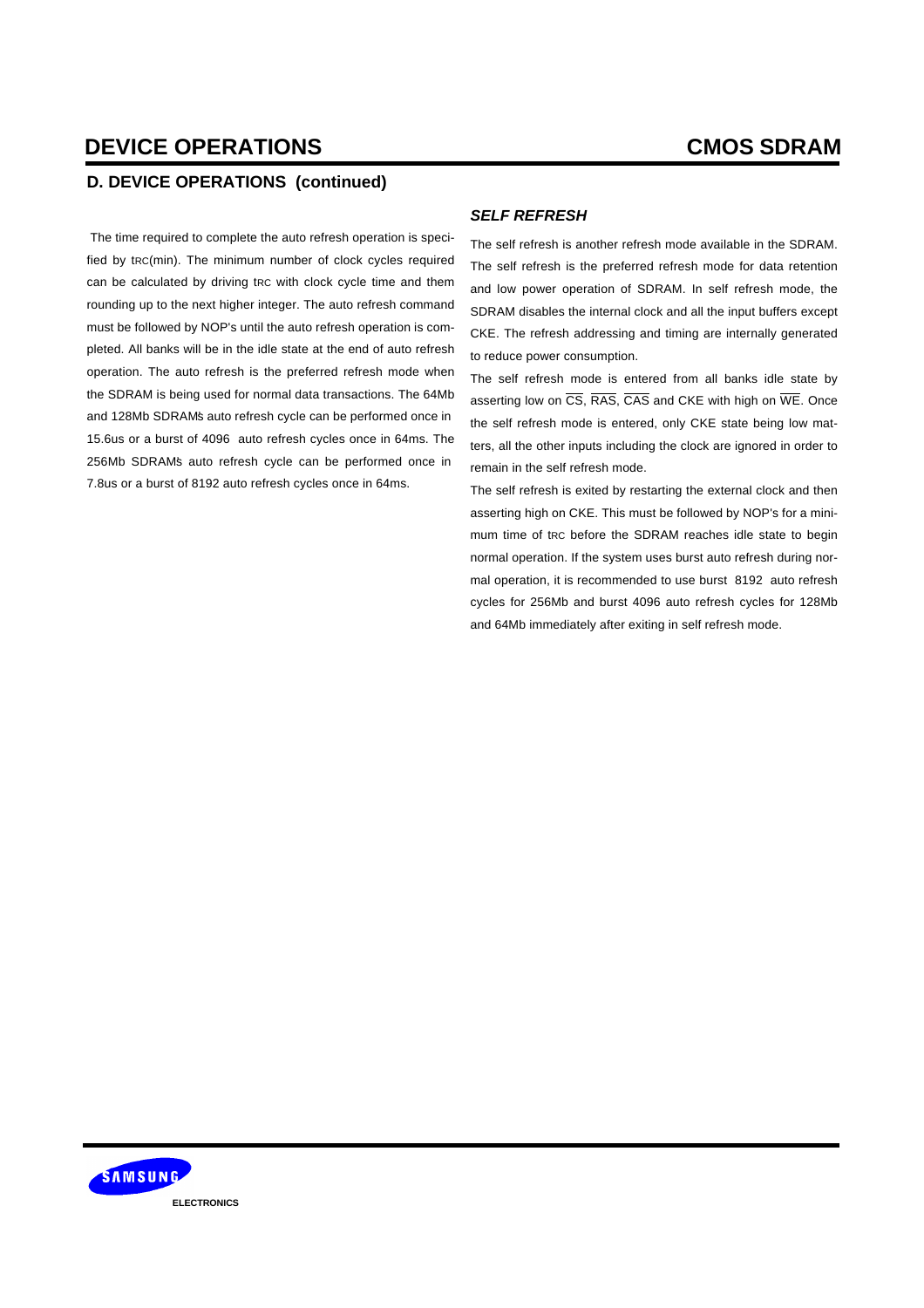### **E. BASIC FEATURE AND FUNCTION DESCRIPTIONS**

### *1. CLOCK Suspend*



### *2. DQM Operation*



**\*Note :** 1. CKE to CLK disable/enable = 1CLK.

2. DQM makes data out Hi-Z after 2CLKs which should masked by CKE " L"

3. DQM masks both data-in and data-out.

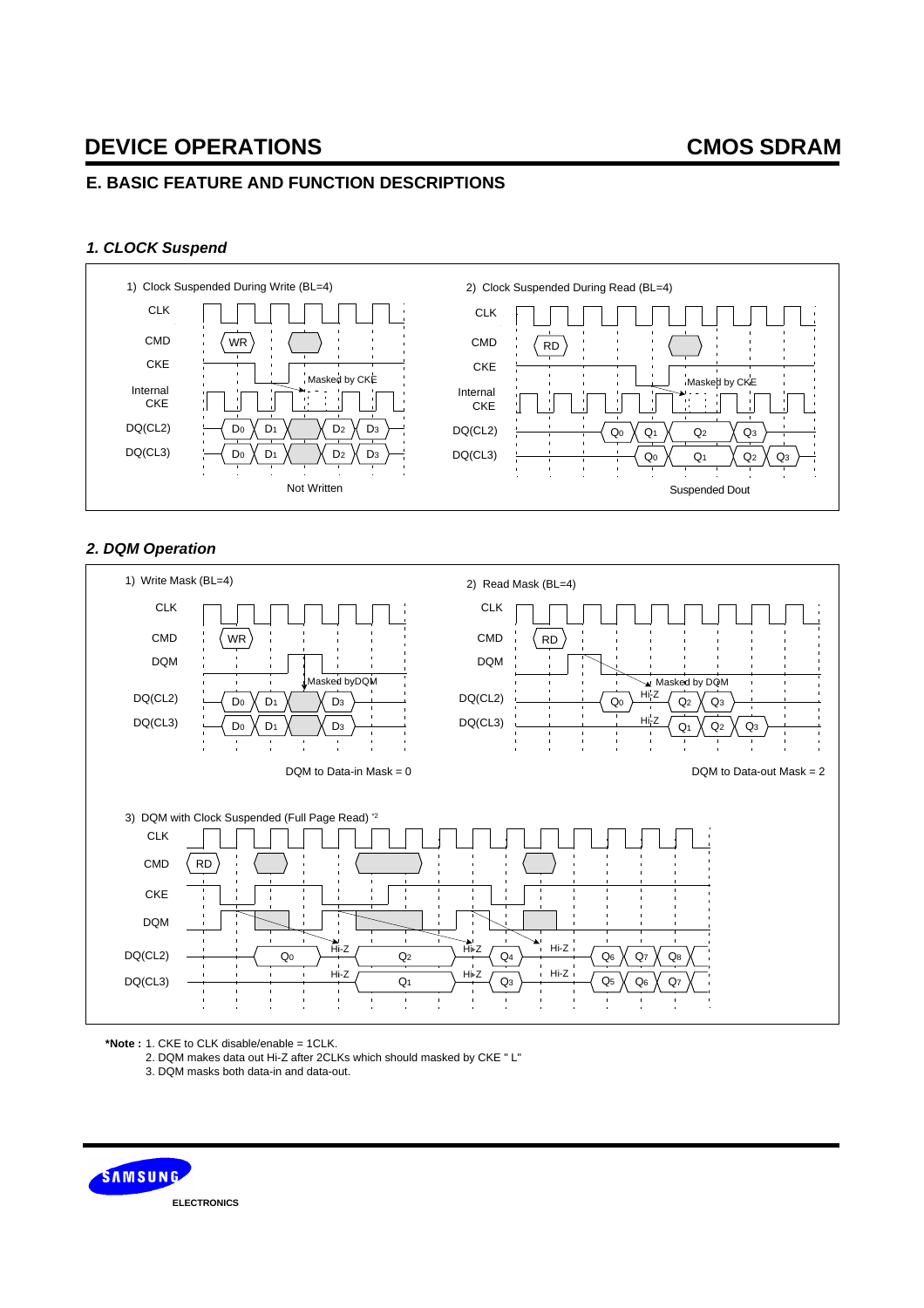### *3. CAS Interrupt (I)*



**\*Note :** 1. By " Interrupt", It is meant to stop burst read/write by external command before the end of burst.

- By "CAS Interrupt", to stop burst read/write by CAS access ; read and write.
- 2. tccp:  $\overline{CAS}$  to  $\overline{CAS}$  delay. (=1CLK)
- 3. tCDL : Last data in to new column address delay. (=1CLK)

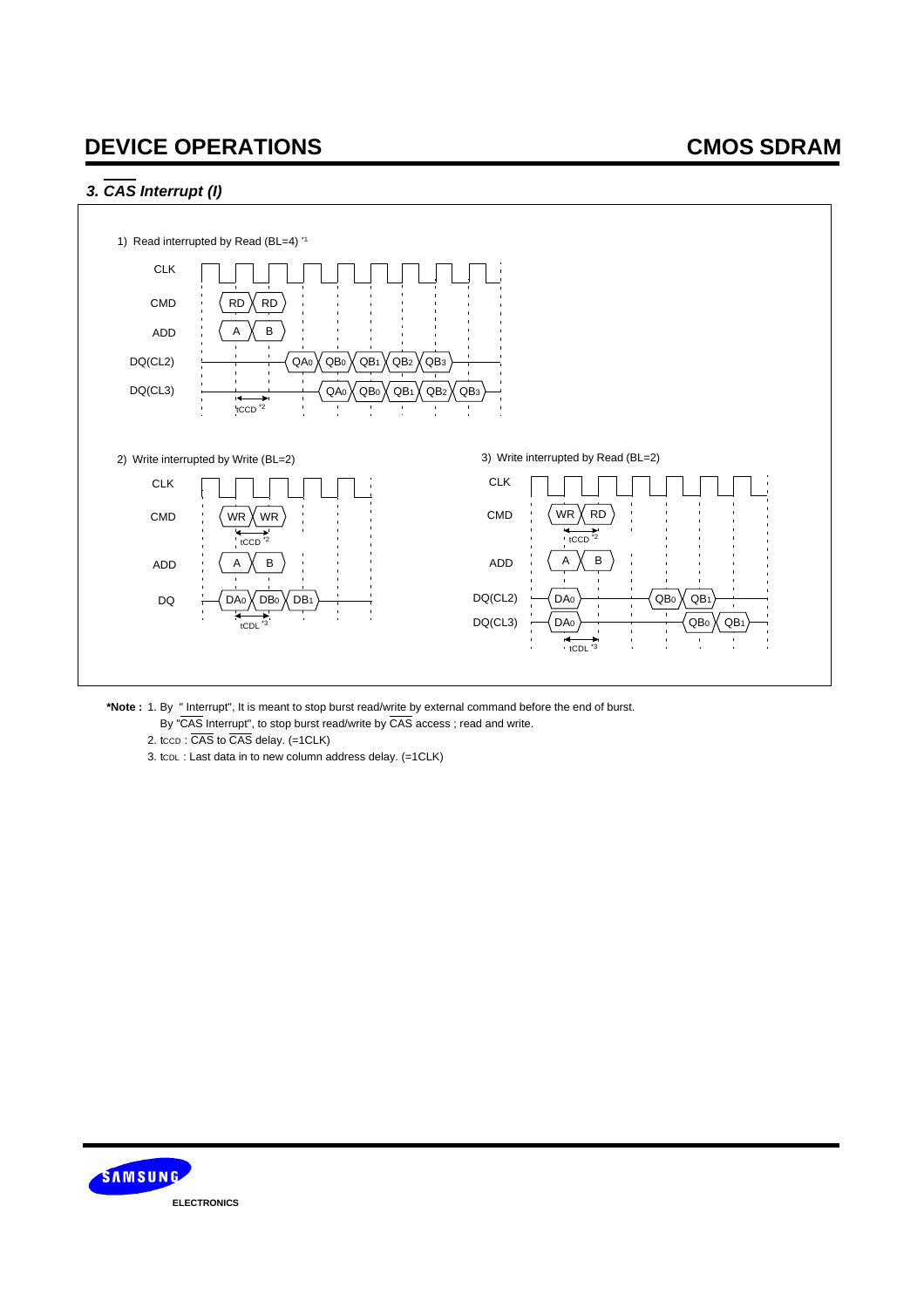

### *4. CAS Interrupt (II) : Read Interrupted by Write & DQM*

**\*Note :** 1. To prevent bus contention, there should be at least one gap between data in and data out.

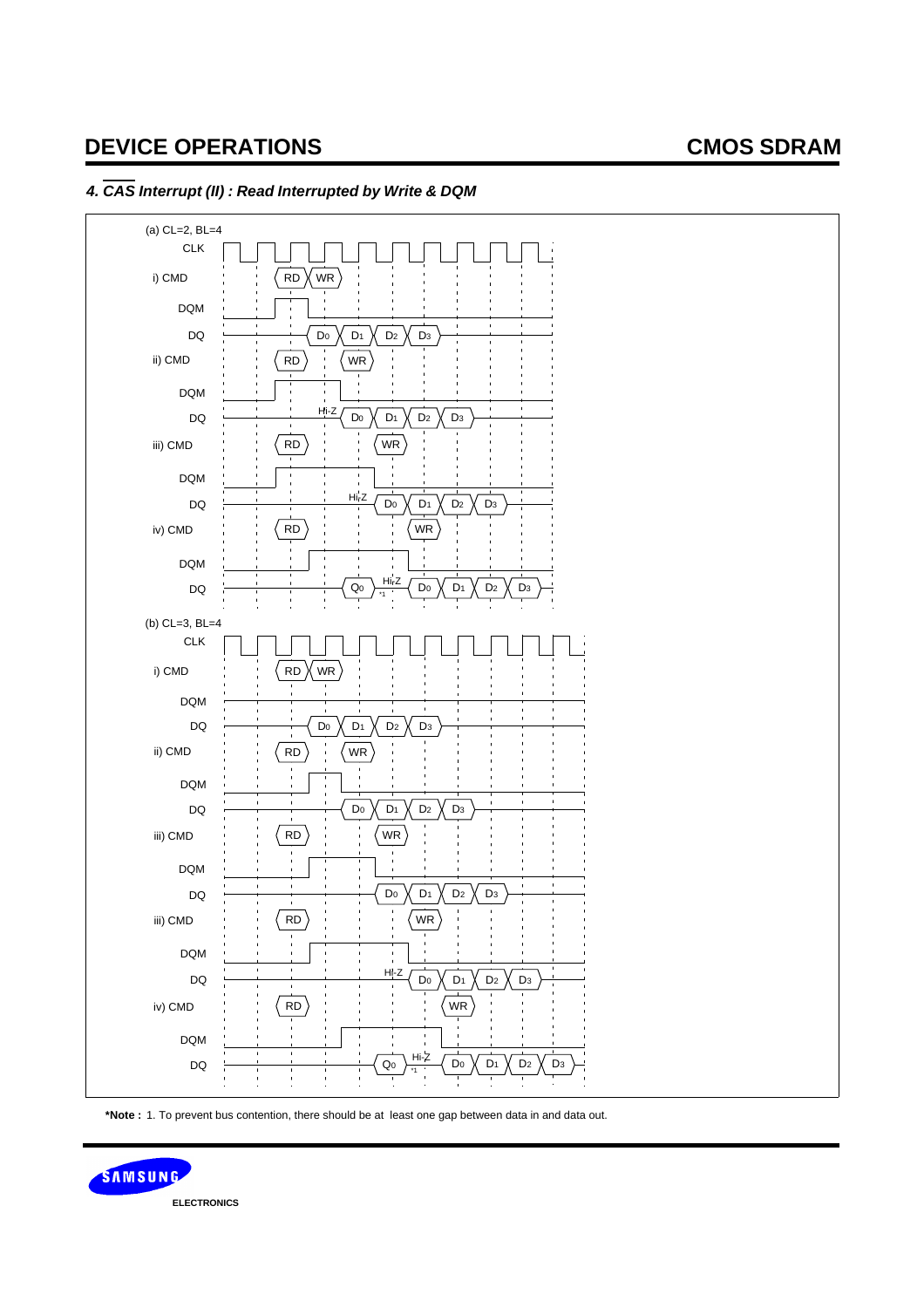### *5. Write Interrupted by Precharge & DQM*



**\*Note :** 1. To prevent bus contention, DQM should be issued which makes at least one gap between data in and data out. 2. To inhibit invalid write, DQM should be issued.

3. This precharge command and burst write command should be of the same bank, otherwise it is not precharge

interrupt but only another bank precharge of four banks operation.

#### *6. Precharge*



### *7. Auto Precharge*



**\*Note :** 1. SAMSUNG can support tRDL=1CLK and tRDL=2CLK for all memory devices. SAMSUNG recommends tRDL=2 CLK.

2. Number of valid output data after row precharge : 1, 2 for CAS Latency = 2, 3 respectively.

3. The row active command of the precharge bank can be issued after tRP from this point.

The new read/write command of other activated bank can be issued from this point.

At burst read/write with auto precharge, CAS interrupt of the same bank is illegal

4. tDAL defined Last data in to Active delay. SAMSUNG can support tDAL=1CLK+20ns and 2CLK+20ns ,recommends tDAL=2CLK+20ns.



**ELECTRONICS**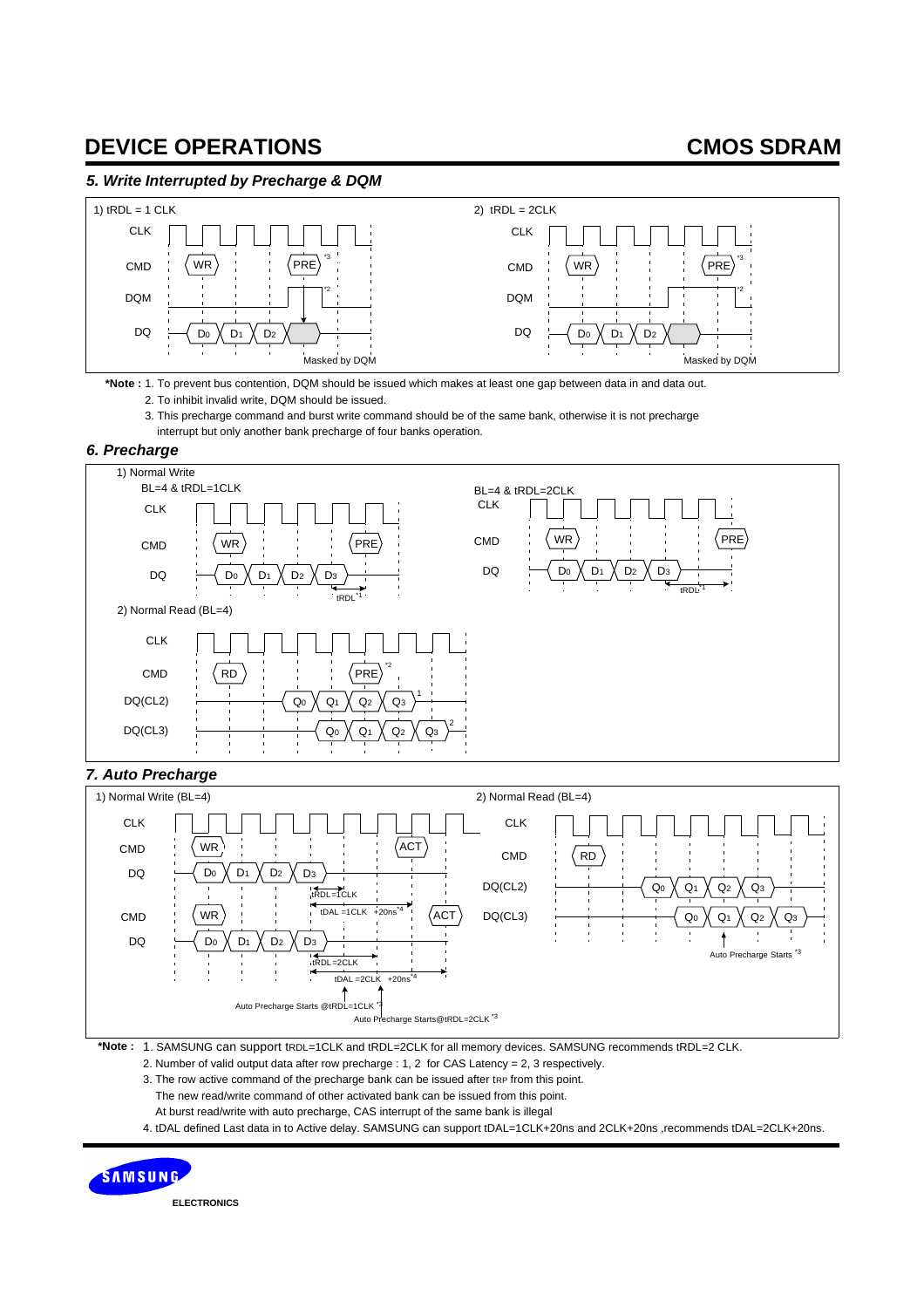### *8. Burst Stop & Interrupted by Precharge*



### *9. MRS*



**\*Note :** 1. SAMSUNG can support tRDL=1CLK and tRDL=2CLK for all memory devices. SAMSUNG recommends tRDL=2 CLK.

2. tBDL : 1 CLK ; Last data in to burst stop delay.

Read or write burst stop command is valid at every burst length.

- 3. Number of valid output data after row precharge or burst stop : 1, 2 for CAS latency= 2, 3 respectively.
- 4. PRE : All banks precharge is necessary.

MRS can be issued only at all banks precharge state.

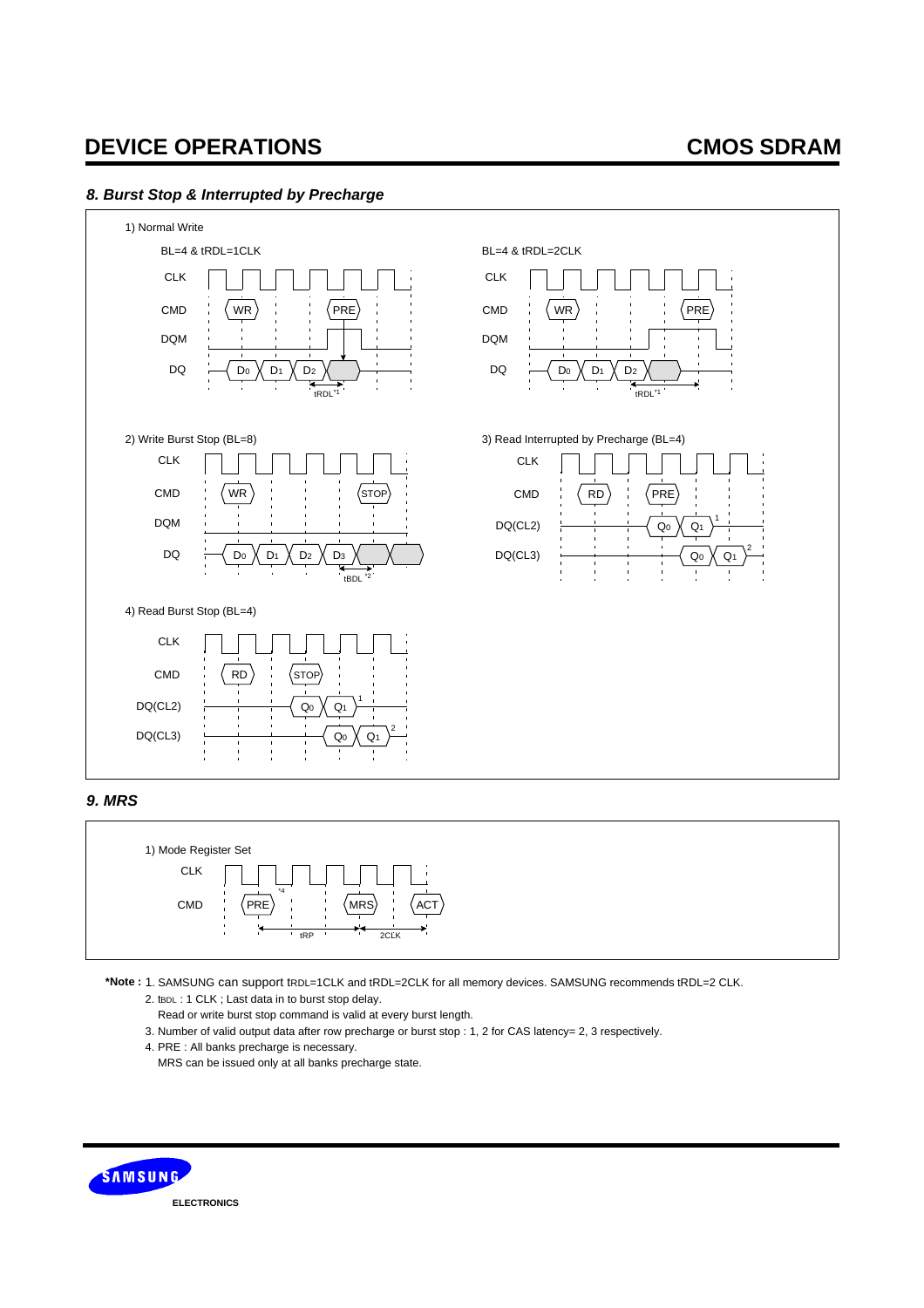### *10. Clock Suspend Exit & Power Down Exit*



#### *11. Auto Refresh & Self Refresh*



**\*Note :** 1. Active power down : one or more banks active state.

- 2. Precharge power down : all banks precharge state.
- 3. The auto refresh is the same as CBR refresh of conventional DRAM. No precharge commands are required after auto refresh command. During trc from auto refresh command, any other command can not be accepted.
- 4. Before executing auto/self refresh command, all banks must be idle state.
- 5. MRS, Bank Active, Auto/Self Refresh, Power Down Mode Entry.

6. During self refresh mode, refresh interval and refresh operation are performed internally.

After self refresh entry, self refresh mode is kept while CKE is low.

During self refresh mode, all inputs except CKE will be don't cared, and outputs will be in Hi-Z state.

For the time interval of trc from self refresh exit command, any other command can not be accepted.

 Before/After self refresh mode, burst auto refresh cycle (4096 cycles for 64Mb & 128Mb, 8192 cycles for 256Mb) is recommended.

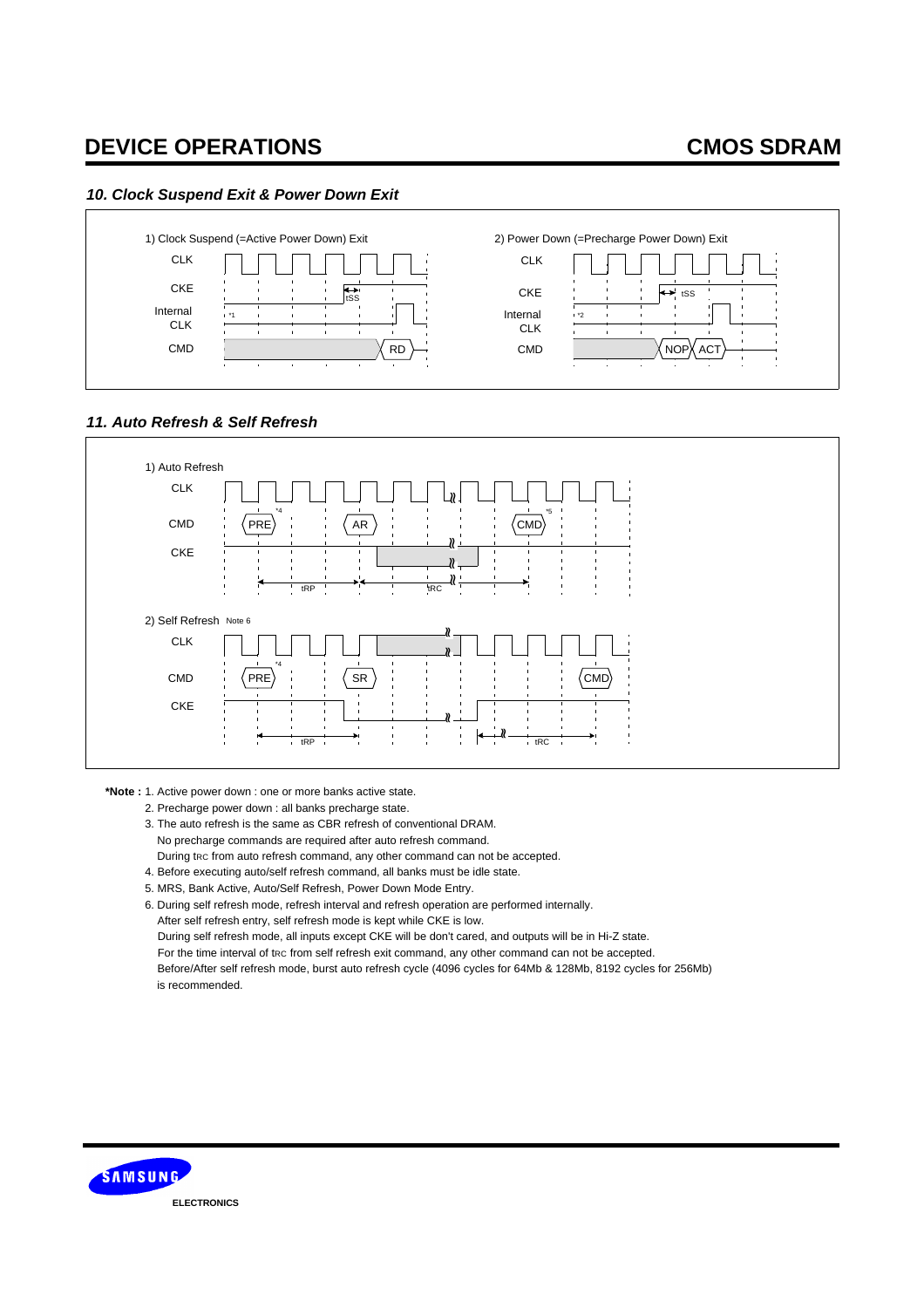### *12. About Burst Type Control*

| <b>Basic</b>          | Sequential Counting                       | At MRS $As = "0"$ . See the BURST SEQUENCE TABLE. (BL=4, 8)<br>$BL=1, 2, 4, 8$ and full page.                                                                                |  |  |  |  |  |
|-----------------------|-------------------------------------------|------------------------------------------------------------------------------------------------------------------------------------------------------------------------------|--|--|--|--|--|
| <b>MODE</b>           | Interleave Counting                       | At MRS $As = "1"$ . See the BURST SEQUENCE TABLE. (BL=4, 8)<br>BL=4, 8. At BL=1, 2 Interleave Counting = Sequential Counting                                                 |  |  |  |  |  |
| Random<br><b>MODE</b> | Random column Access<br>$t_{CCD} = 1$ CLK | Every cycle Read/Write Command with random column address can realize Random<br>Column Access.<br>That is similar to Extended Data Out (EDO) Operation of conventional DRAM. |  |  |  |  |  |

### *13. About Burst Length Control*

|                          |                                                    | At MRS $A_{2,1,0} = "000".$<br>At auto precharge, tras should not be violated.                                                                                                                                                                                                                        |
|--------------------------|----------------------------------------------------|-------------------------------------------------------------------------------------------------------------------------------------------------------------------------------------------------------------------------------------------------------------------------------------------------------|
| Basic                    | $\overline{2}$                                     | At MRS $A_{2,1,0} = "001"$ .<br>At auto precharge, tras should not be violated.                                                                                                                                                                                                                       |
| <b>MODE</b>              | 4                                                  | At MRS $A_{2,1,0} = "010"$ .                                                                                                                                                                                                                                                                          |
|                          | 8                                                  | At MRS $A_{2,1,0} = "011".$                                                                                                                                                                                                                                                                           |
|                          | Full Page                                          | At MRS $A_{2,1,0} = "111".$<br>Wrap around mode(infinite burst length) should be stopped by burst stop.<br>RAS interrupt or CAS interrupt                                                                                                                                                             |
| Special<br><b>MODE</b>   | <b>BRSW</b>                                        | At MRS $As = "1"$ .<br>Read burst =1, 2, 4, 8, full page write Burst =1<br>At auto precharge of write, tras should not be violated.                                                                                                                                                                   |
| Random<br><b>MODE</b>    | <b>Burst Stop</b>                                  | tBDL= 1, Valid DQ after burst stop is 1, 2 for CAS latency 2, 3 respectively<br>Using burst stop command, any burst length control is possible.                                                                                                                                                       |
| Interrupt<br><b>MODE</b> | <b>RAS</b> Interrupt<br>(Interrupted by Precharge) | Before the end of burst, Row precharge command of the same bank stops read/write<br>burst with Row precharge.<br>$t_{\text{RDL}}$ a 2 with DQM, valid DQ after burst stop is 1, 2 for CAS latency 2, 3 respectively.<br>During read/write burst with auto precharge, RAS interrupt can not be issued. |
|                          | <b>CAS</b> Interrupt                               | Before the end of burst, new read/write stops read/write burst and starts new<br>read/write burst.<br>During read/write burst with auto precharge, CAS interrupt can not be issued.                                                                                                                   |

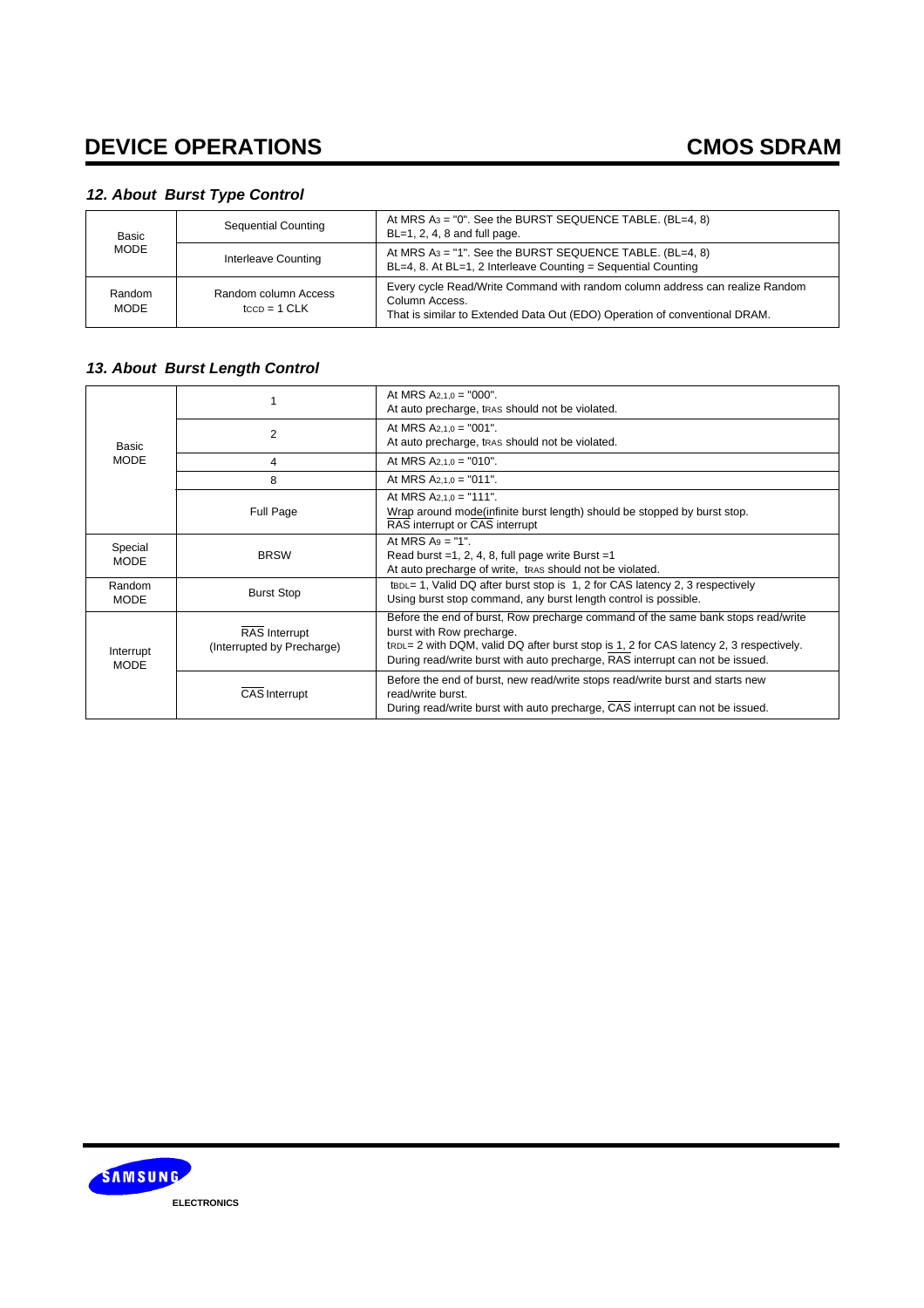## **FUNCTION TRUTH TABLE (TABLE 1)**

| Current<br><b>State</b> | $\overline{\text{cs}}$ | RAS         | $\overline{CAS}$ | <b>WE</b> | <b>BA</b>    | <b>ADDR</b>             | <b>ACTION</b>                              | <b>Note</b>    |
|-------------------------|------------------------|-------------|------------------|-----------|--------------|-------------------------|--------------------------------------------|----------------|
|                         | н                      | X           | Χ                | X         | X            | X                       | <b>NOP</b>                                 |                |
|                         | L                      | Н           | н                | H         | X            | X                       | <b>NOP</b>                                 |                |
|                         | L                      | H           | Η                | L         | X            | X                       | <b>ILLEGAL</b>                             | $\overline{c}$ |
| <b>IDLE</b>             | L                      | н           | L                | X         | BA           | CA, A10/AP              | <b>ILLEGAL</b>                             | $\overline{2}$ |
|                         | L                      | L           | н                | н         | BA           | <b>RA</b>               | Row (& Bank) Active; Latch RA              |                |
|                         | L                      | Г           | Η                | Г         | BA           | A10/AP                  | <b>NOP</b>                                 | 4              |
|                         | L                      | Г           | L                | H         | $\mathsf X$  | X                       | Auto Refresh or Self Refresh               | 5              |
|                         | L                      | L           | L                | L         | OP code      | OP code                 | <b>Mode Register Access</b>                | 5              |
|                         | н                      | X           | X                | X         | X            | X                       | <b>NOP</b>                                 |                |
|                         | Г                      | H           | н                | H         | X            | X                       | <b>NOP</b>                                 |                |
|                         | L                      | H           | н                | L         | X            | X.                      | <b>ILLEGAL</b>                             | $\overline{2}$ |
| Row                     | L                      | H           | Г                | H         | BA           | CA, A10/AP              | Begin Read; latch CA; determine AP         |                |
| Active                  | L                      | н           | Г                | Г         | BA           | CA, A <sub>10</sub> /AP | Begin Write; latch CA; determine AP        |                |
|                         | L                      | Г           | н                | H         | BA           | <b>RA</b>               | <b>ILLEGAL</b>                             | 2              |
|                         | L                      | L           | н                | L         | BA           | $A_{10}/AP$             | Precharge                                  |                |
|                         | L                      | L           | L                | X         | X            | X                       | <b>ILLEGAL</b>                             |                |
|                         | н                      | X           | X                | X         | X            | X                       | NOP (Continue Burst to End --> Row Active) |                |
|                         | L                      | H           | Н                | H         | X            | X                       | NOP (Continue Burst to End --> Row Active) |                |
|                         | L                      | Н           | H                | Г         | $\mathsf X$  | $\mathsf X$             | Term burst --> Row active                  |                |
|                         | L                      | H           | L                | H         | BA           | CA. A10/AP              | Term burst, New Read, Determine AP         |                |
| Read                    | L                      | Н           | L                | L         | BA           | CA, A10/AP              | Term burst, New Write, Determine AP        | 3              |
|                         | L                      | L           | H                | H         | BA           | RA                      | <b>ILLEGAL</b>                             | $\overline{c}$ |
|                         | L                      | L           | н                | L         | BA           | A <sub>10</sub> /AP     | Term burst, Precharge timing for Reads     |                |
|                         | L                      | L           | Г                | X         | X            | X                       | <b>ILLEGAL</b>                             |                |
|                         | н                      | Х           | X                | X         | X            | X                       | NOP (Continue Burst to End --> Row Active) |                |
|                         | L                      | н           | н                | H         | X            | X                       | NOP (Continue Burst to End --> Row Active) |                |
|                         | L                      | Н           | н                | L         | X            | X                       | Term burst --> Row active                  |                |
|                         | L                      | Н           | L                | H         | BA           | CA, A10/AP              | Term burst, New read, Determine AP         | 3              |
| Write                   | L                      | н           | L                | L         | BA           | CA, A <sub>10</sub> /AP | Term burst, New Write, Determine AP        | 3              |
|                         | L                      | Г           | н                | H         | BA           | <b>RA</b>               | <b>ILLEGAL</b>                             | $\overline{2}$ |
|                         | L                      | L           | Η                | Г         | BA           | A10/AP                  | Term burst, precharge timing for Writes    | 3              |
|                         | L                      | L           | Г                | X         | X            | X                       | <b>ILLEGAL</b>                             |                |
|                         | H                      | X           | X                | X         | $\mathsf{X}$ | X                       | NOP (Continue Burst to End --> Precharge)  |                |
|                         | L                      | H           | Н                | H         | X            | X                       | NOP (Continue Burst to End --> Precharge)  |                |
| Read with               | L                      | н           | н                | Г         | X            | X                       | <b>ILLEGAL</b>                             |                |
| Auto                    | L                      | н           | Г                | X         | BA           | CA, A10/AP              | <b>ILLEGAL</b>                             |                |
| Precharge               | Г                      | Г           | н                | X         | BA           | RA, RA10                | <b>ILLEGAL</b>                             | 2              |
|                         | L                      | L           | L                | X         | X            | X                       | <b>ILLEGAL</b>                             |                |
|                         | н                      | X           | X                | X         | $\mathsf X$  | X                       | NOP (Continue Burst to End --> Precharge)  |                |
|                         | L                      | н           | н                | H         | X            | X                       | NOP (Continue Burst to End --> Precharge)  |                |
| Write with              | $\mathsf L$            | $\mathsf H$ | Η                | Г         | $\mathsf X$  | X                       | <b>ILLEGAL</b>                             |                |
| Auto                    | L                      | н           | Г                | X         | BA           | CA, A10/AP              | <b>ILLEGAL</b>                             |                |
| Precharge               | L                      | L           | н                | X         | BA           | RA, RA10                | <b>ILLEGAL</b>                             | $\overline{2}$ |
|                         | L                      | L           | Г                | X         | X            | X                       | <b>ILLEGAL</b>                             |                |
|                         | н                      | X           | X                | X         | $\mathsf X$  | X                       | NOP --> Idle after tre                     |                |
|                         | L                      | н           | н                | H         | $\mathsf X$  | X                       | NOP --> Idle after tRP                     |                |
| Pre-                    | L                      | $\mathsf H$ | н                | Г         | X            | X                       | ILLEGAL                                    | $\overline{2}$ |
| charging                | Г                      | н           | L                | X         | BA           | CA                      | <b>ILLEGAL</b>                             | $\overline{2}$ |
|                         | Г                      | L           | н                | H         | BA           | <b>RA</b>               | <b>ILLEGAL</b>                             | $\overline{2}$ |
|                         | L                      |             |                  |           |              |                         |                                            | 4              |
|                         |                        | L           | H                | L         | BA           | A <sub>10</sub> /AP     | NOP --> Idle after tre                     |                |



**ELECTRONICS**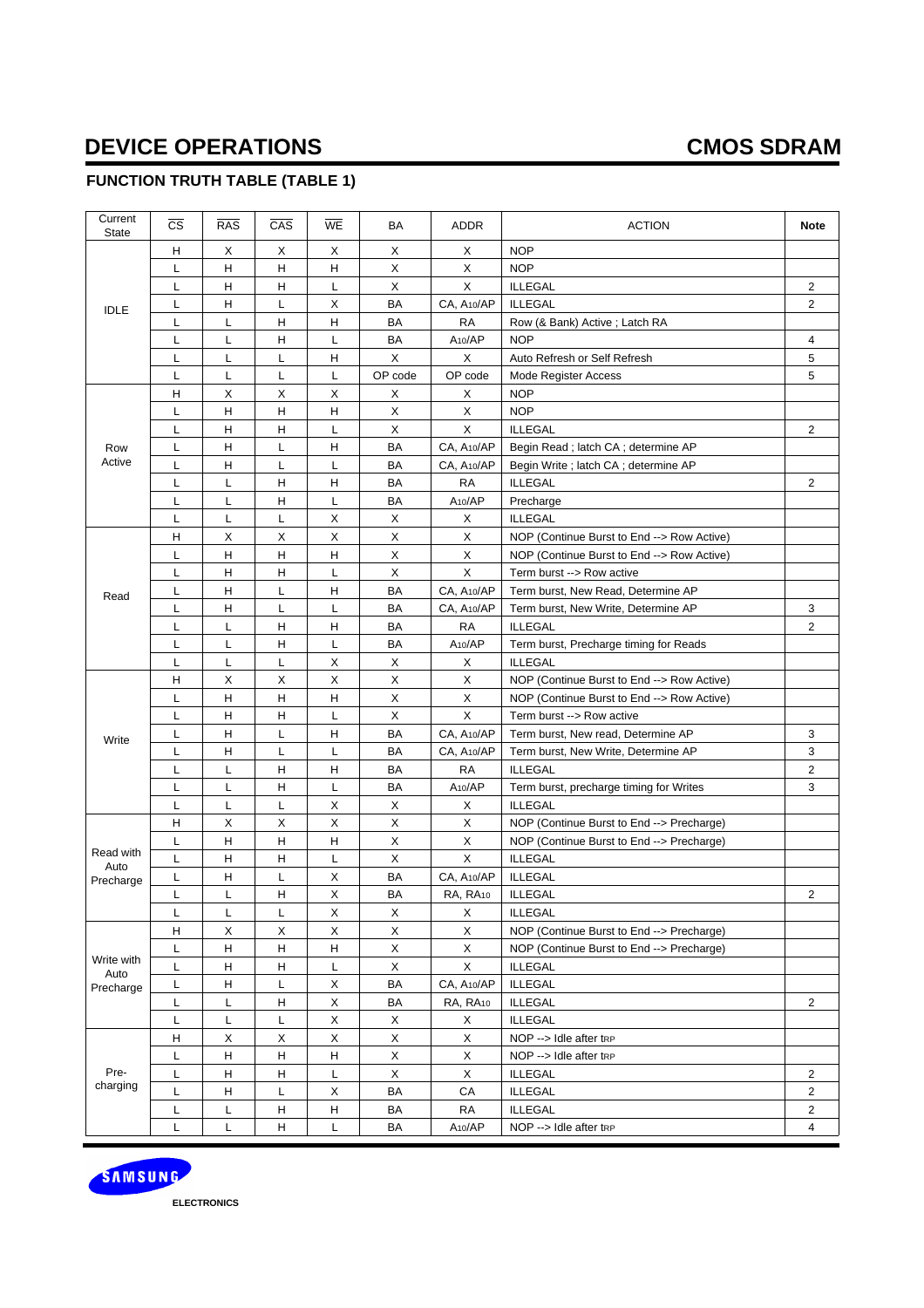### **FUNCTION TRUTH TABLE (TABLE 1)**

| Current<br><b>State</b> | $\overline{\text{cs}}$ | <b>RAS</b> | CAS | <b>WE</b> | <b>BA</b> | <b>ADDR</b>         | <b>ACTION</b>                  | <b>Note</b>    |
|-------------------------|------------------------|------------|-----|-----------|-----------|---------------------|--------------------------------|----------------|
|                         | L                      | L          | L   | X         | X         | $\times$            | <b>ILLEGAL</b>                 |                |
|                         | H                      | X          | X   | X         | X         | X                   | NOP -- > Row Active after trcp |                |
|                         | L                      | н          | H   | H         | X         | X                   | NOP --> Row Active after trcp  |                |
| Row                     |                        | H          | H   |           | X         | X                   | <b>ILLEGAL</b>                 | $\overline{2}$ |
| Activating              |                        | H          | L   | X         | <b>BA</b> | CA                  | <b>ILLEGAL</b>                 | $\overline{2}$ |
|                         |                        |            | H   | н         | <b>BA</b> | <b>RA</b>           | <b>ILLEGAL</b>                 | $\overline{2}$ |
|                         |                        |            | H   |           | <b>BA</b> | A <sub>10</sub> /AP | <b>ILLEGAL</b>                 | $\overline{2}$ |
|                         |                        |            |     | X         | X         | X                   | <b>ILLEGAL</b>                 |                |
|                         | H                      | X          | X   | X         | X         | X                   | NOP --> Idle after trc         |                |
|                         |                        | н          | H   | X         | X         | X                   | NOP -- > Idle after trc        |                |
| Refreshing              | L                      | н          | L   | X         | X         | X                   | <b>ILLEGAL</b>                 |                |
|                         |                        |            | H   | X         | X         | X                   | <b>ILLEGAL</b>                 |                |
|                         |                        |            | L   | X         | X         | X                   | <b>ILLEGAL</b>                 |                |
|                         | H                      | X          | X   | X         | X         | X                   | NOP --> Idle after 2 clocks    |                |
| Mode                    |                        | H          | H   | H         | X         | X                   | NOP --> Idle after 2 clocks    |                |
| Register                |                        | H          | H   |           | X         | X                   | <b>ILLEGAL</b>                 |                |
| Accessing               |                        | н          | L   | X         | X         | X                   | <b>ILLEGAL</b>                 |                |
|                         |                        |            | X   | X         | X         | X                   | <b>ILLEGAL</b>                 |                |

Abbreviations : RA = Row Address BA = Bank Address<br>NOP = No Operation Command CA = Column Address NOP = No Operation Command CA = Column Address AP = Auto Precharge

**\*Note :** 1. All entries assume the CKE was active (High) during the precharge clock and the current clock cycle.

2. Illegal to bank in specified state ; Function may be Iegal in the bank indicated by BA, depending on the state of that bank.

3. Must satisfy bus contention, bus turn around, and/or write recovery requirements.

4. NOP to bank precharging or in idle state. May precharge bank indicated by BA (and A10/AP).

5. Illegal if any bank is not idle.

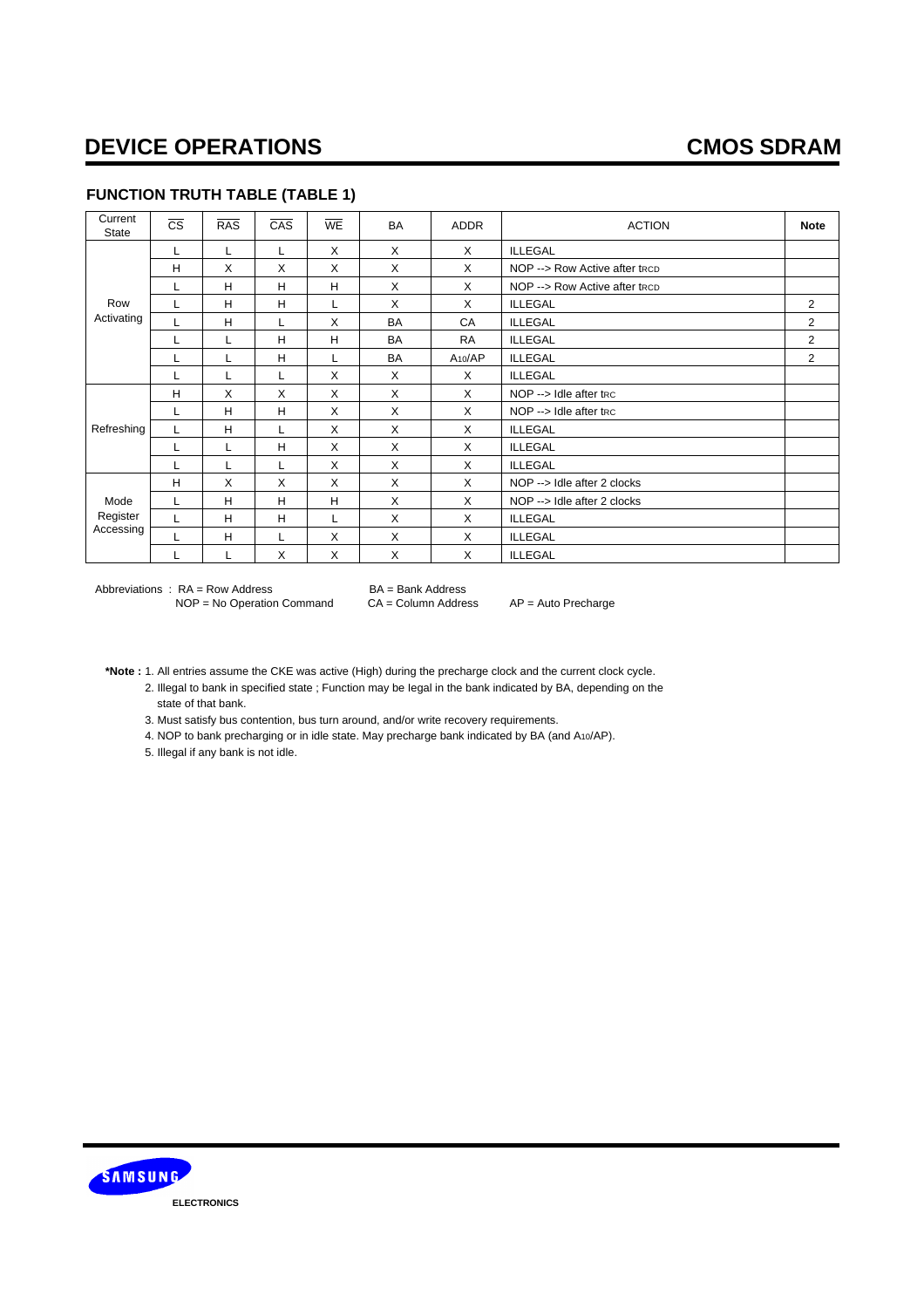### **FUNCTION TRUTH TABLE (TABLE 2)**

| Current<br><b>State</b> | <b>CKE</b><br>$(n-1)$ | <b>CKE</b><br>n | $\overline{\text{cs}}$ | <b>RAS</b>   | CAS          | WE           | <b>ADDR</b>  | <b>ACTION</b>                               | <b>Note</b>    |
|-------------------------|-----------------------|-----------------|------------------------|--------------|--------------|--------------|--------------|---------------------------------------------|----------------|
|                         | H                     | X               | X                      | X            | X            | X            | X            | <b>INVALID</b>                              |                |
|                         | L                     | H               | H                      | X            | X            | X            | X            | Exit Self Refresh --> Idle after trec (ABI) | 6              |
| Self                    | L                     | H               | L                      | H            | H            | H            | X            | Exit Self Refresh --> Idle after tRFC (ABI) | 6              |
| Refresh                 | L                     | H               | L                      | H            | H            | L            | X            | <b>ILLEGAL</b>                              |                |
|                         | L                     | H               | L                      | H            | L            | X            | X            | <b>ILLEGAL</b>                              |                |
|                         | L                     | H               | L                      | L            | X            | $\times$     | X            | <b>ILLEGAL</b>                              |                |
|                         | L                     | L               | X                      | X            | X            | X            | X            | NOP (Maintain Self Refresh)                 |                |
|                         | H                     | X               | X                      | X            | X            | $\times$     | X            | <b>INVALID</b>                              |                |
| All                     | L                     | H               | H                      | X            | X            | X            | X            | Exit Power Down -- > ABI                    |                |
| <b>Banks</b>            | L                     | H               | L                      | H            | H            | H            | X            | Exit Power Down -- > ABI                    | $\overline{7}$ |
| Precharge               | L                     | H               | L                      | H            | H            | L            | X            | <b>ILLEGAL</b>                              | $\overline{7}$ |
| Power<br>Down           | L                     | H               | L                      | н            | L            | X            | X            | <b>ILLEGAL</b>                              |                |
|                         | L                     | H               | L                      | L            | X            | $\mathsf{X}$ | X            | <b>ILLEGAL</b>                              |                |
|                         | L                     | L               | X                      | X            | X            | X            | X            | NOP (Maintain Low Power Mode)               |                |
|                         | H                     | H               | X                      | X            | X            | X            | X            | Refer to Table 1                            |                |
|                         | H                     | L               | H                      | X            | X            | $\times$     | $\mathsf{X}$ | <b>Enter Power Down</b>                     |                |
|                         | H                     | L               | L                      | H            | H            | H            | X            | Enter Power Down                            | 8              |
|                         | H                     | L               | L                      | H            | H            | L            | X            | <b>ILLEGAL</b>                              | 8              |
| All<br><b>Banks</b>     | H                     | L               | L                      | H            | L            | X            | X            | <b>ILLEGAL</b>                              |                |
| Idle                    | H                     | Г               | L                      | L            | Н            | H            | <b>RA</b>    | Row (& Bank) Active                         |                |
|                         | H                     | L               | L                      | L            | L            | H            | X            | <b>Enter Self Refresh</b>                   | 8              |
|                         | H                     | Г               | L                      | L            | Г            | L            | OP Code      | Mode Register Access                        |                |
|                         | L                     | L               | X                      | X            | X            | X            | X            | <b>NOP</b>                                  |                |
| Any State               | H                     | Н               | X                      | X            | X            | X            | X            | Refer to Operations in Table 1              |                |
| other than              | H                     | L               | X                      | X            | X            | $\times$     | X            | Begin Clock Suspend next cycle              | 9              |
| Listed                  | Г                     | Н               | Х                      | X            | X            | X            | X            | Exit Clock Suspend next cycle               | 9              |
| above                   | L                     | L               | X                      | $\mathsf{X}$ | $\mathsf{X}$ | X            | X            | Maintain Clock Suspend                      |                |

Abbreviations : ABI = All Banks Idle, RA = Row Address

**\*Note :** 6. CKE low to high transition is asynchronous.

7. CKE low to high transition is asynchronous if restarts internal clock.

A minimum setup time 1CLK + tss must be satisfied before any command other than exit.

8. Power down and self refresh can be entered only from the both banks idle state.

9. Must be a legal command.

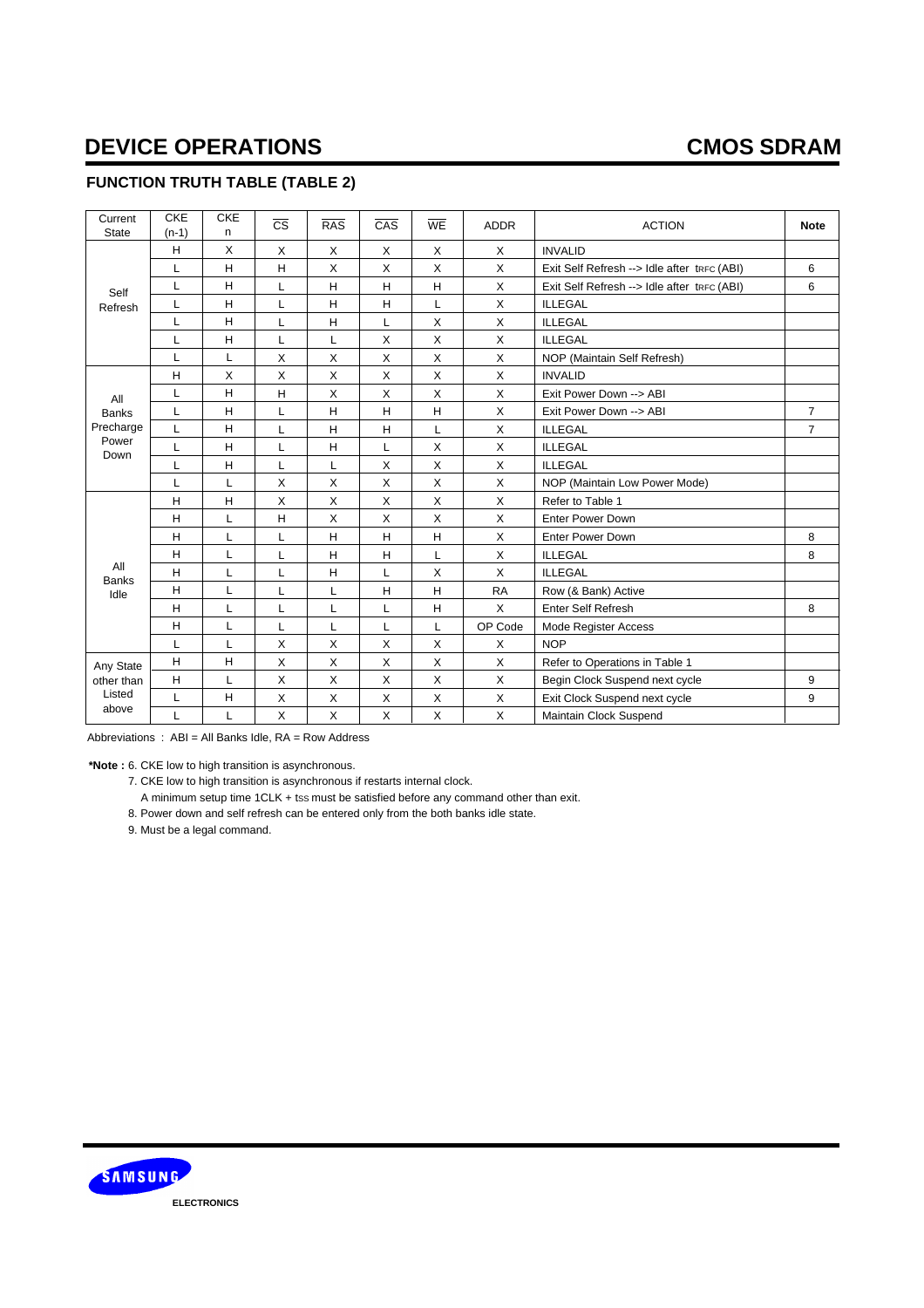# SDRAM Timing Diagram

\* Samsung Electronics reserves the right to change products or specification without notice.

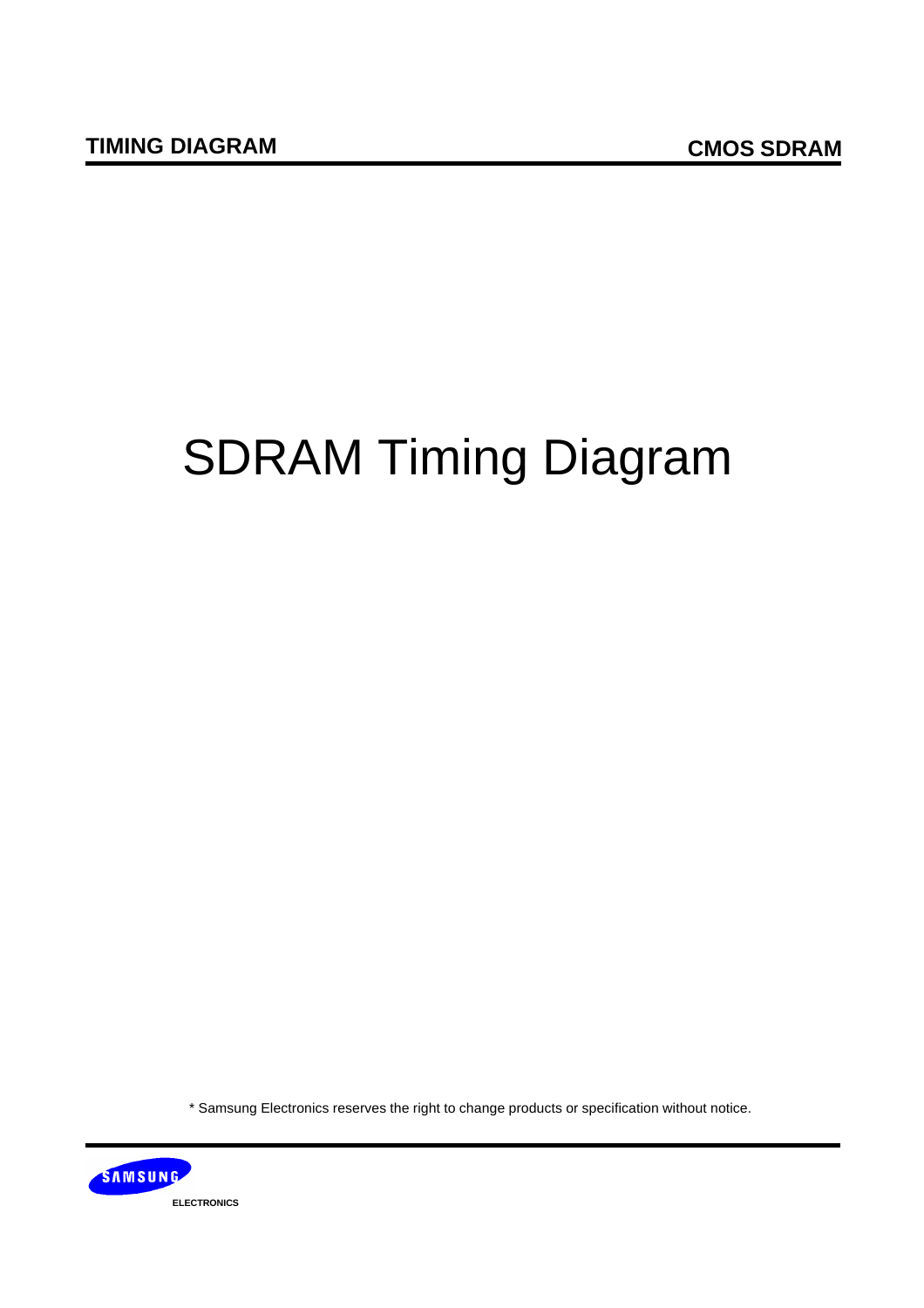Single Bit Read - Write - Read Cycle(Same Page) @CAS Latency=3, Burst Length=1 Power Up Sequence Read & Write Cycle at Same Bank @Burst Length=4, tRDL=1CLK Read & Write Cycle at Same Bank @Burst Length=4, tRDL=2CLK Page Read & Write Cycle at Same Bank @Burst Length=4, tRDL=1CLK Page Read & Write Cycle at Same Bank @Burst Length=4, tRDL=2CLK Page Read Cycle at Different Bank @Burst Length=4 Page Write Cycle at Different Bank @Burst Length=4, tRDL=1CLK Page Write Cycle at Different Bank @Burst Length=4, tRDL=2CLK Read & Write Cycle at Different Bank @Burst Length=4 Read & Write Cycle With Auto Precharge l @Burst Length=4 Read & Write Cycle With Auto Precharge ll @Burst Length=4 Clock Suspension & DQM Operation Cycle @CAS Letency=2, Burst Length=4 Read Interrupted by Precharge Command & Read Burst Stop Cycle @ Full Page Burst Write Interrupted by Precharge Command & Write Burst Stop Cycle @ Full Page Burst, tRDL=1CLK Write Interrupted by Precharge Command & Write Burst Stop Cycle @ Full Page Burst, tRDL=2CLK Burst Read Single bit Write Cycle @Burst Length =2 Active/precharge Power Dower Down Mode @CAS Latency=2 Burst Length=4 Self Refresh Entry & Exit Cycle & Exit Cycle Mode Register Set Cycle Auto Refresh Cycle

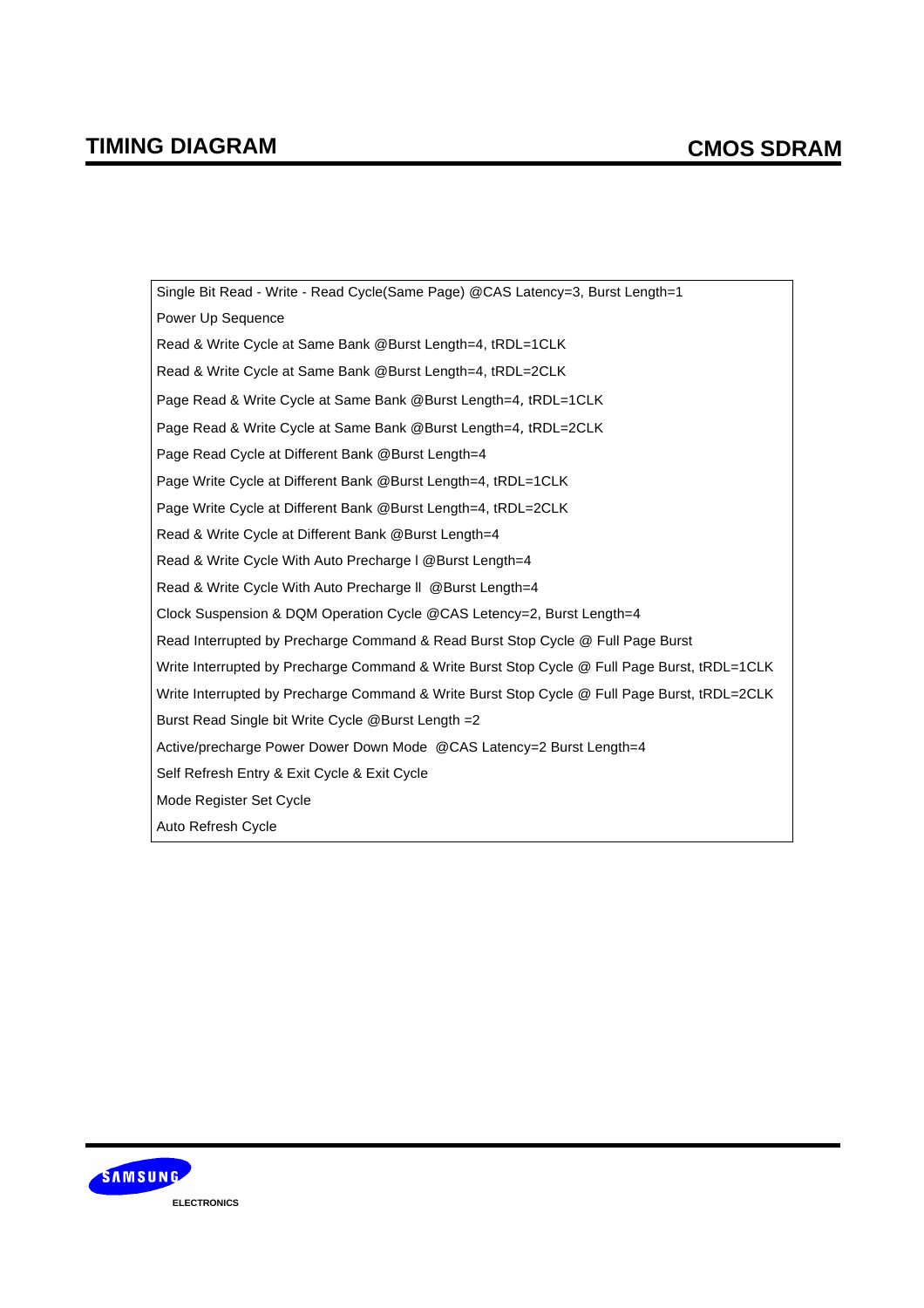

### **Single Bit Read-Write-Read Cycle(Same Page) @CAS Latency=3, Burst Length=1**

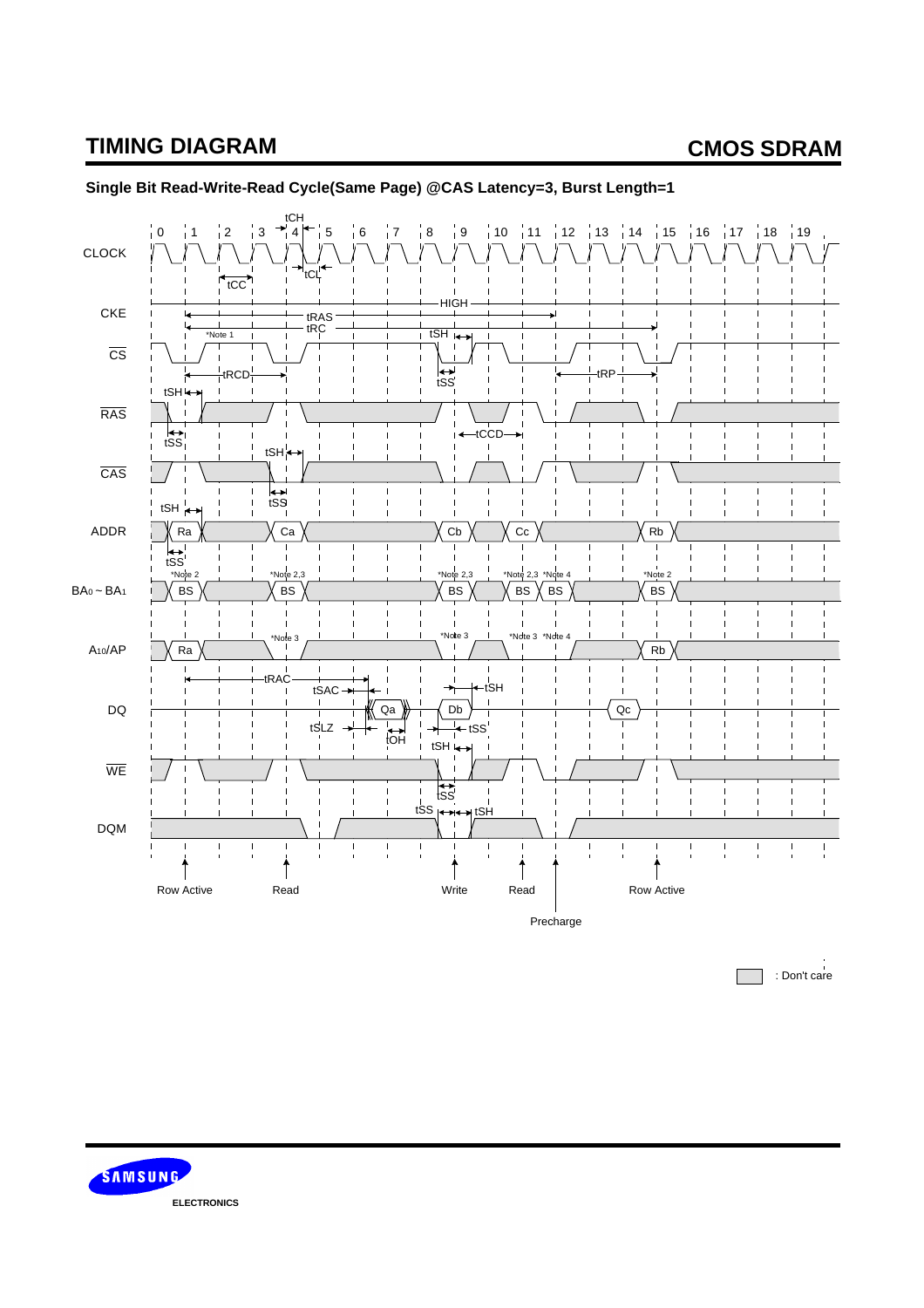|            |       | *Note: 1. All input except CKE & DQM can be don't care when CS is high at the CLK high going edge.<br>2. Bank active & read/write are controlled by BA0~BA1.                                                                                                                                                                       |  |
|------------|-------|------------------------------------------------------------------------------------------------------------------------------------------------------------------------------------------------------------------------------------------------------------------------------------------------------------------------------------|--|
| 64Mb/128Mb | 256Mb | $\mathbf{A}$ $\mathbf{B}$ $\mathbf{C}$ $\mathbf{A}$ $\mathbf{D}$ $\mathbf{A}$ $\mathbf{A}$ $\mathbf{B}$ $\mathbf{A}$ $\mathbf{B}$ $\mathbf{A}$ $\mathbf{B}$ $\mathbf{A}$ $\mathbf{B}$ $\mathbf{A}$ $\mathbf{B}$ $\mathbf{A}$ $\mathbf{B}$ $\mathbf{A}$ $\mathbf{B}$ $\mathbf{A}$ $\mathbf{B}$ $\mathbf{A}$ $\mathbf{B}$ $\mathbf{$ |  |

|                 | 64Mb/128Mb      |                 | 256Mb           | Active & Read/Write |
|-----------------|-----------------|-----------------|-----------------|---------------------|
| BA <sub>0</sub> | BA <sub>1</sub> | B <sub>A0</sub> | BA <sub>1</sub> |                     |
|                 |                 |                 |                 | Bank A              |
|                 |                 |                 |                 | Bank B              |
|                 |                 |                 |                 | Bank C              |
|                 |                 |                 |                 | Bank D              |

3. Enable and disable auto precharge function are controlled by A10/AP in read/write command

| A10/AP | 64Mb/128Mb      |                 |                 | 256Mb           | Operation                                                    |  |  |  |  |
|--------|-----------------|-----------------|-----------------|-----------------|--------------------------------------------------------------|--|--|--|--|
|        | B <sub>A0</sub> | BA <sub>1</sub> | B <sub>A0</sub> | BA <sub>1</sub> |                                                              |  |  |  |  |
|        |                 |                 | O               |                 | Disable auto precharge, leave bank A active at end of burst. |  |  |  |  |
| 0      |                 |                 |                 |                 | Disable auto precharge, leave bank B active at end of burst. |  |  |  |  |
|        |                 |                 | $\Omega$        |                 | Disable auto precharge, leave bank C active at end of burst. |  |  |  |  |
|        |                 |                 |                 |                 | Disable auto precharge, leave bank D active at end of burst. |  |  |  |  |
|        |                 |                 | $\Omega$        |                 | Enable auto precharge, precharge bank A at end of burst.     |  |  |  |  |
|        | ∩               |                 |                 |                 | Enable auto precharge, precharge bank B at end of burst.     |  |  |  |  |
|        |                 |                 | $\Omega$        |                 | Enable auto precharge, precharge bank C at end of burst.     |  |  |  |  |
|        |                 |                 |                 |                 | Enable auto precharge, precharge bank D at end of burst.     |  |  |  |  |

4. A10/AP and BA0~BA1 control bank precharge when precharge command is asserted.

| A10/AP | 64Mb/128Mb      |                 | 256Mb |                 |           |
|--------|-----------------|-----------------|-------|-----------------|-----------|
|        | BA <sub>0</sub> | BA <sub>1</sub> | BA0   | BA <sub>1</sub> | Precharge |
|        |                 |                 |       |                 | Bank A    |
|        |                 |                 |       |                 | Bank B    |
|        |                 |                 |       |                 | Bank C    |
| U      |                 |                 |       |                 | Bank D    |
|        | x               | x               | x     | X               | All Banks |

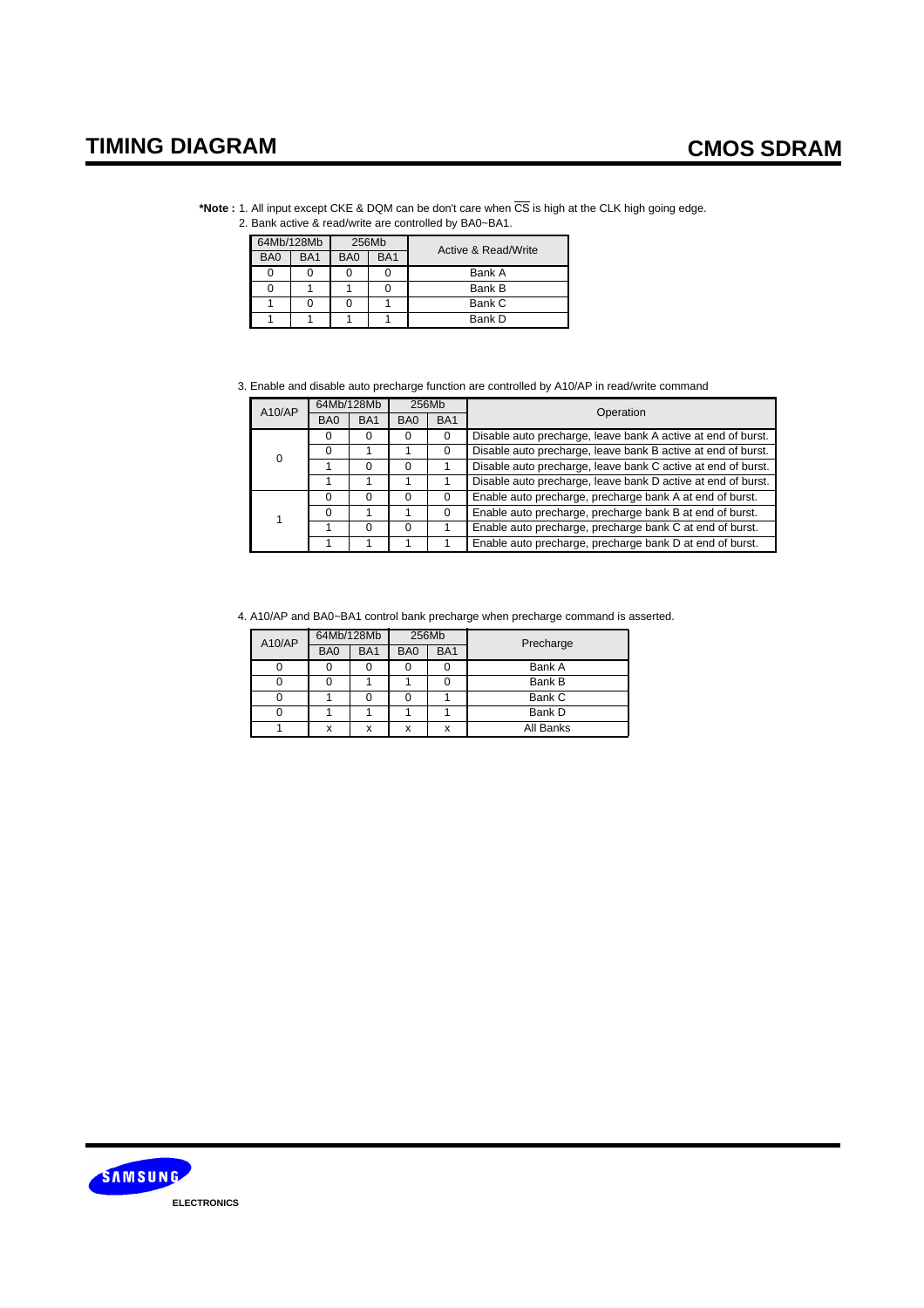### **Power Up Sequence**



SAMSUNG **ELECTRONICS**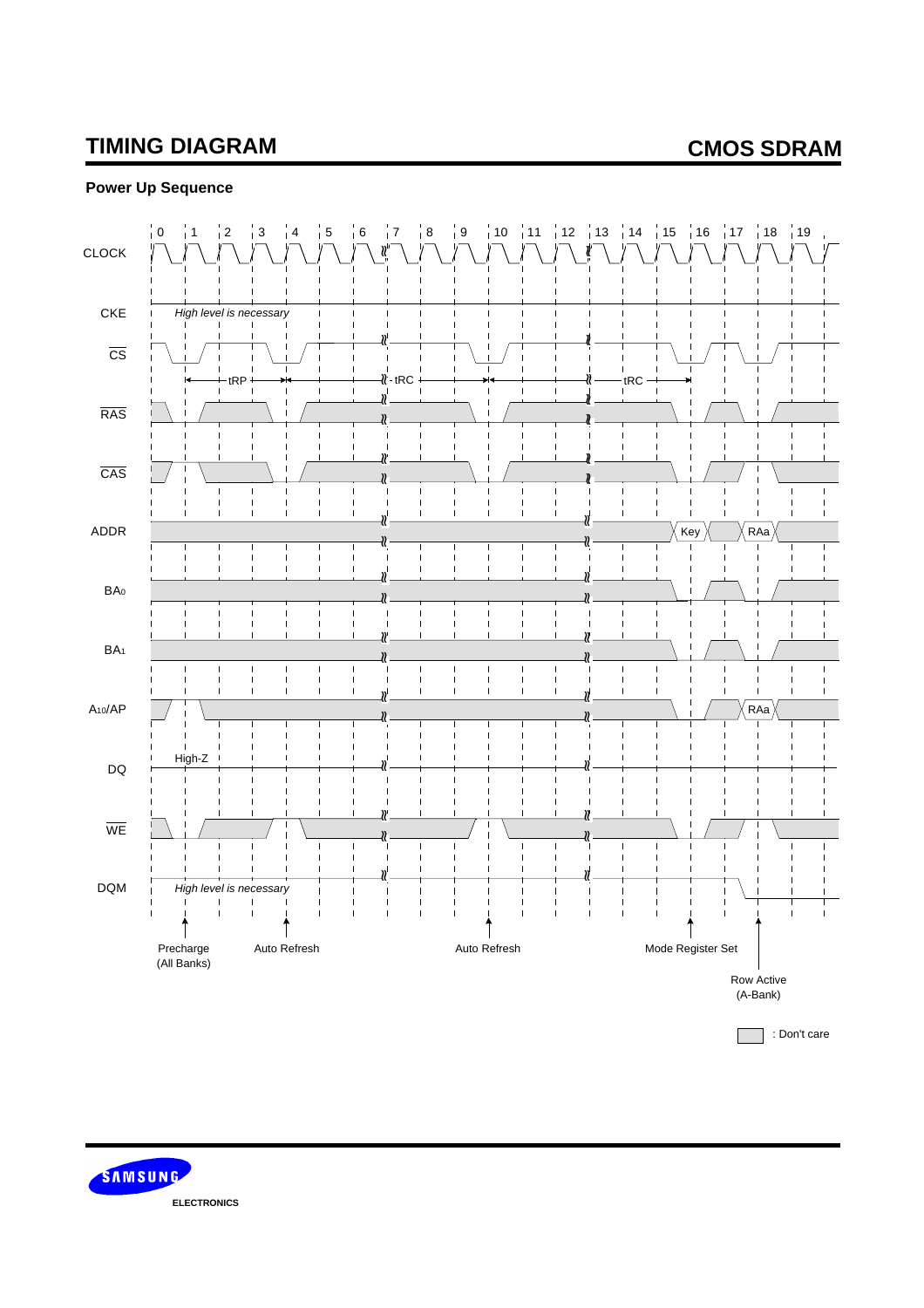

#### **Read & Write Cycle at Same Bank @Burst Length=4, tRDL=1CLK**

**\*Note :** 1. Minimum row cycle times is required to complete internal DRAM operation.

2. Row precharge can interrupt burst on any cycle. [CAS Latency - 1] number of valid output data is available after Row precharge. Last valid output will be Hi-Z(tsHz) after the clcok.

3. Access time from Row active command. tcc  $*($ tRcD + CAS latency - 1 $)$  + tsac

4. Ouput will be Hi-Z after the end of burst. (1, 2, 4, 8 & Full page bit burst)

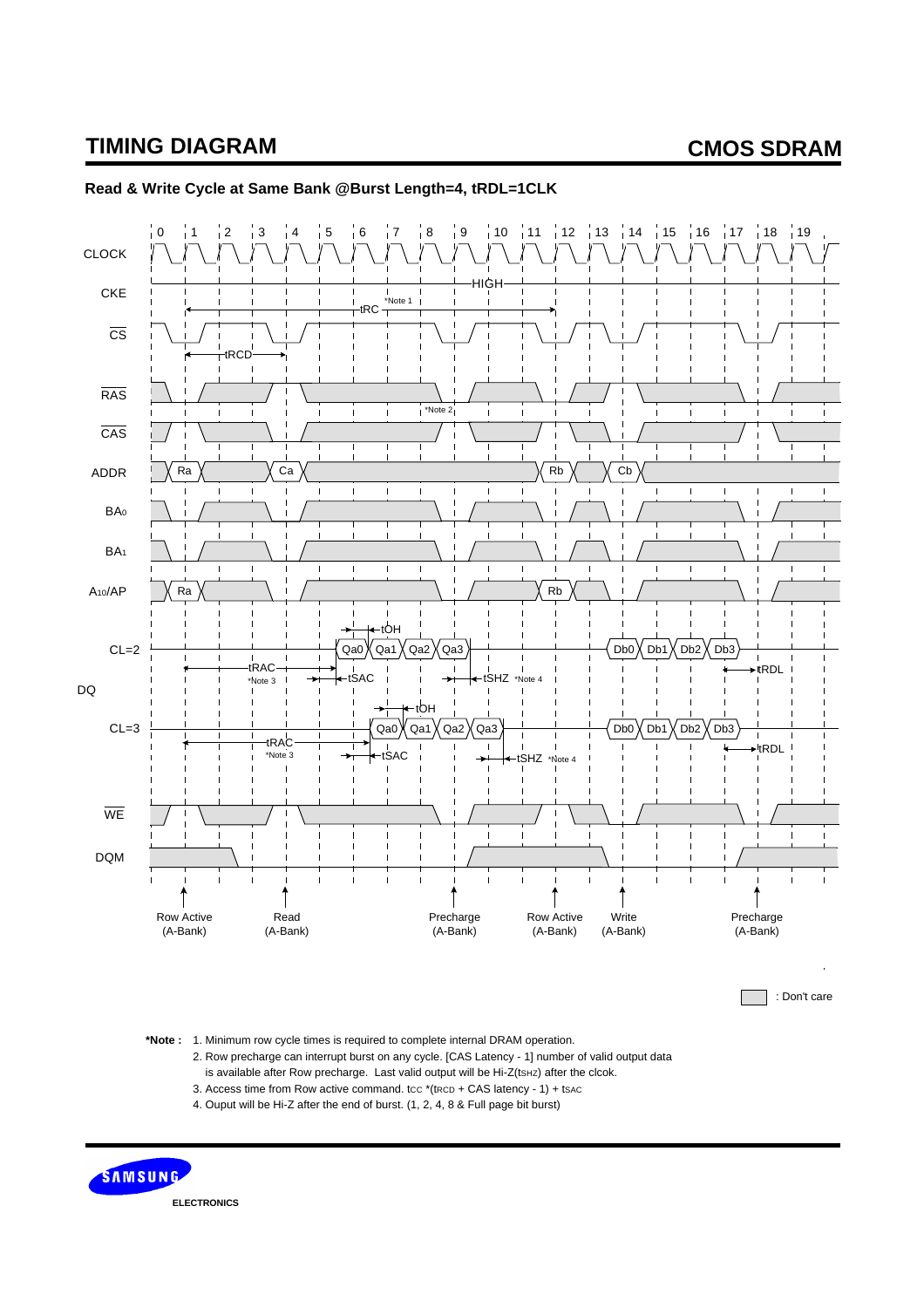

### **Read & Write Cycle at Same Bank @Burst Length=4, tRDL=2CLK**

**\*Note :** 1. Minimum row cycle times is required to complete internal DRAM operation.

2. Row precharge can interrupt burst on any cycle. [CAS Latency - 1] number of valid output data is available after Row precharge. Last valid output will be Hi-Z(tsHz) after the clcok.

- 3. Access time from Row active command. tcc  $*($ tRcD + CAS latency 1 $)$  + tsac
- 4. Ouput will be Hi-Z after the end of burst. (1, 2, 4, 8 & Full page bit burst)

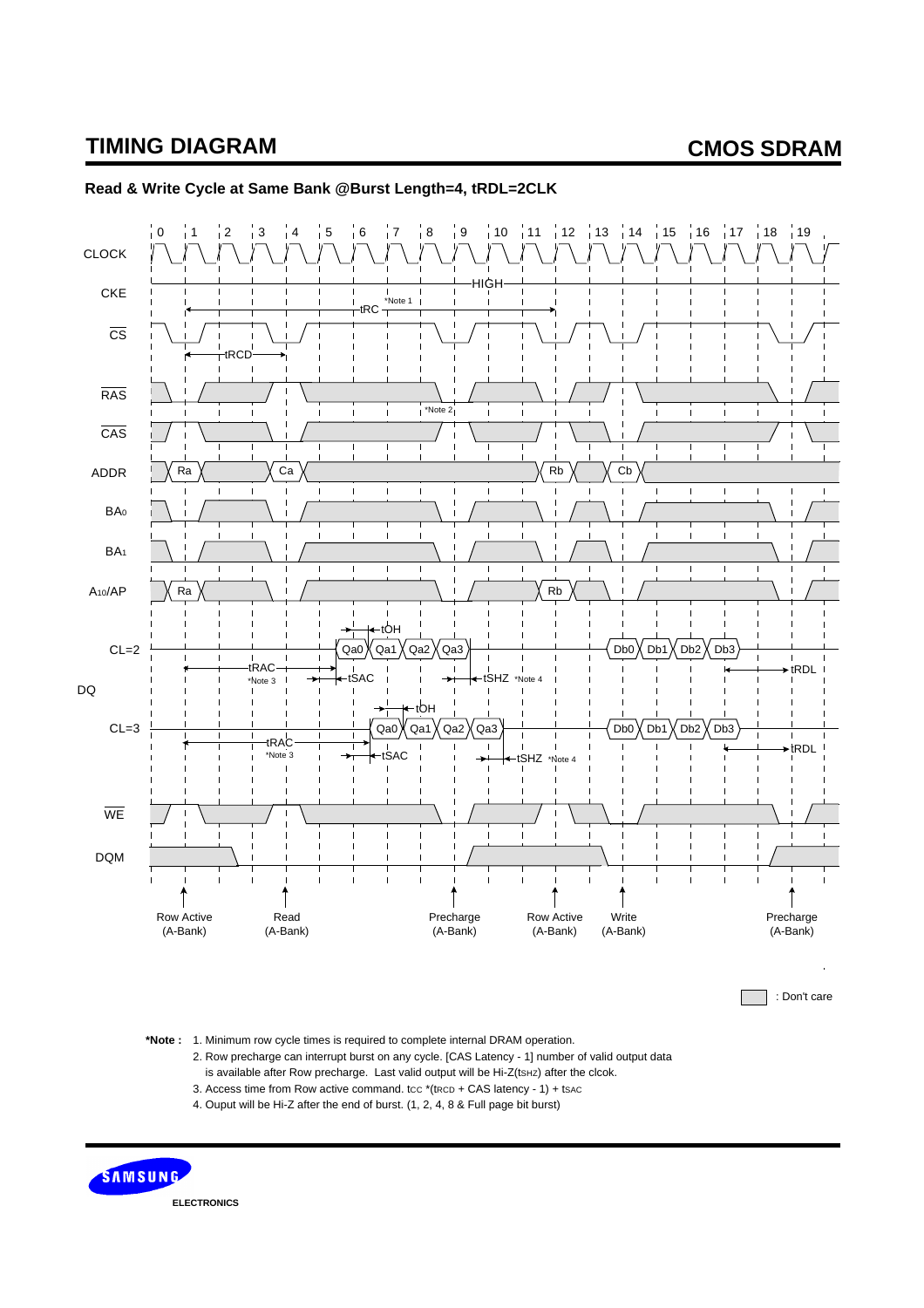

### **Page Read & Write Cycle at Same Bank @Burst Length=4, tRDL=1CLK**

**\*Note :** 1. To write data before burst read ends, DQM should be asserted three cycle prior to write command to avoid bus contention.

- 2. Row precharge will interrupt writing. Last data input, tRDL before Row precharge, will be written.
- 3. DQM should mask invalid input data on precharge command cycle when asserting precharge
- before end of burst. Input data after Row precharge cycle will be masked internally.
- 4. tDAL, last data in to active delay, is 1CLK + 20ns

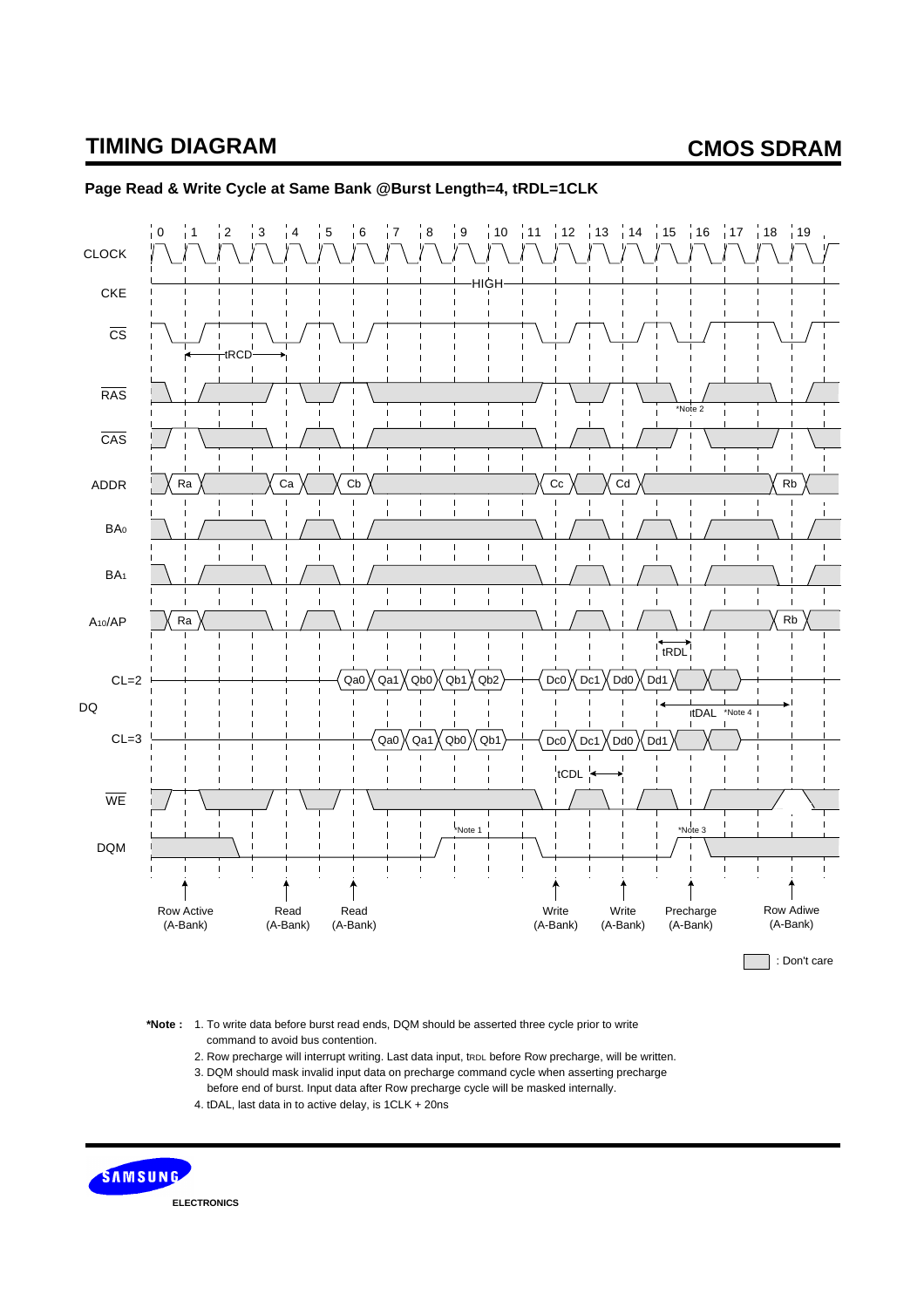

### **Page Read & Write Cycle at Same Bank @Burst Length=4, tRDL=2CLK**

**\*Note :** 1. To write data before burst read ends, DQM should be asserted three cycle prior to write command to avoid bus contention.

- 2. Row precharge will interrupt writing. Last data input, tRDL before Row precharge, will be written.
- 3. DQM should mask invalid input data on precharge command cycle when asserting precharge
- before end of burst. Input data after Row precharge cycle will be masked internally.
- 4. tDAL ,last data in to active delay, is 2CLK + 20ns.

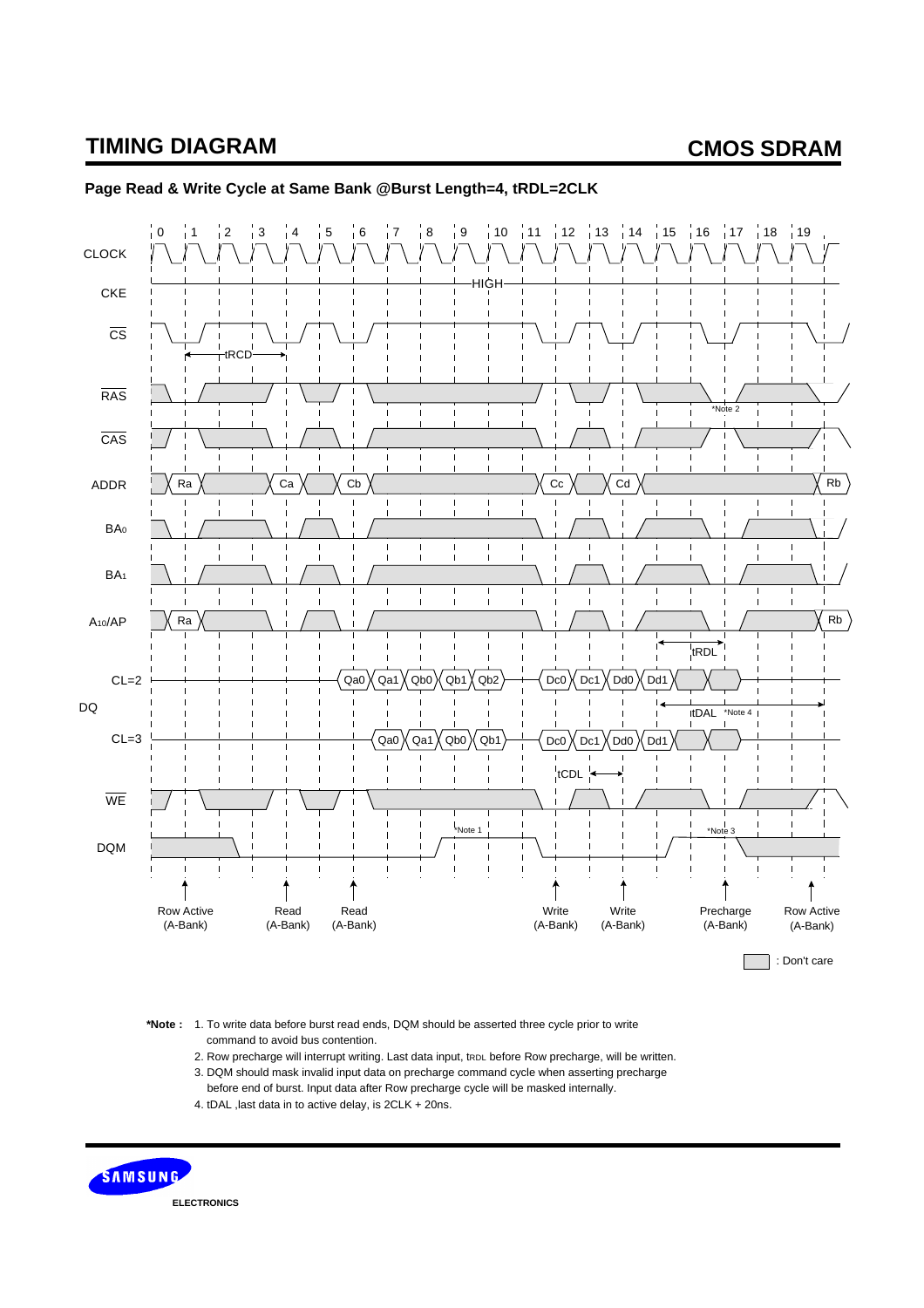

#### **Page Read Cycle at Different Bank @Burst Length=4**

**\*Note :** 1. CS can be don't cared when RAS, CAS and WE are high at the clock high going dege. 2. To interrupt a burst read by row precharge, both the read and the precharge banks must be the same.

SAMSUNG **ELECTRONICS**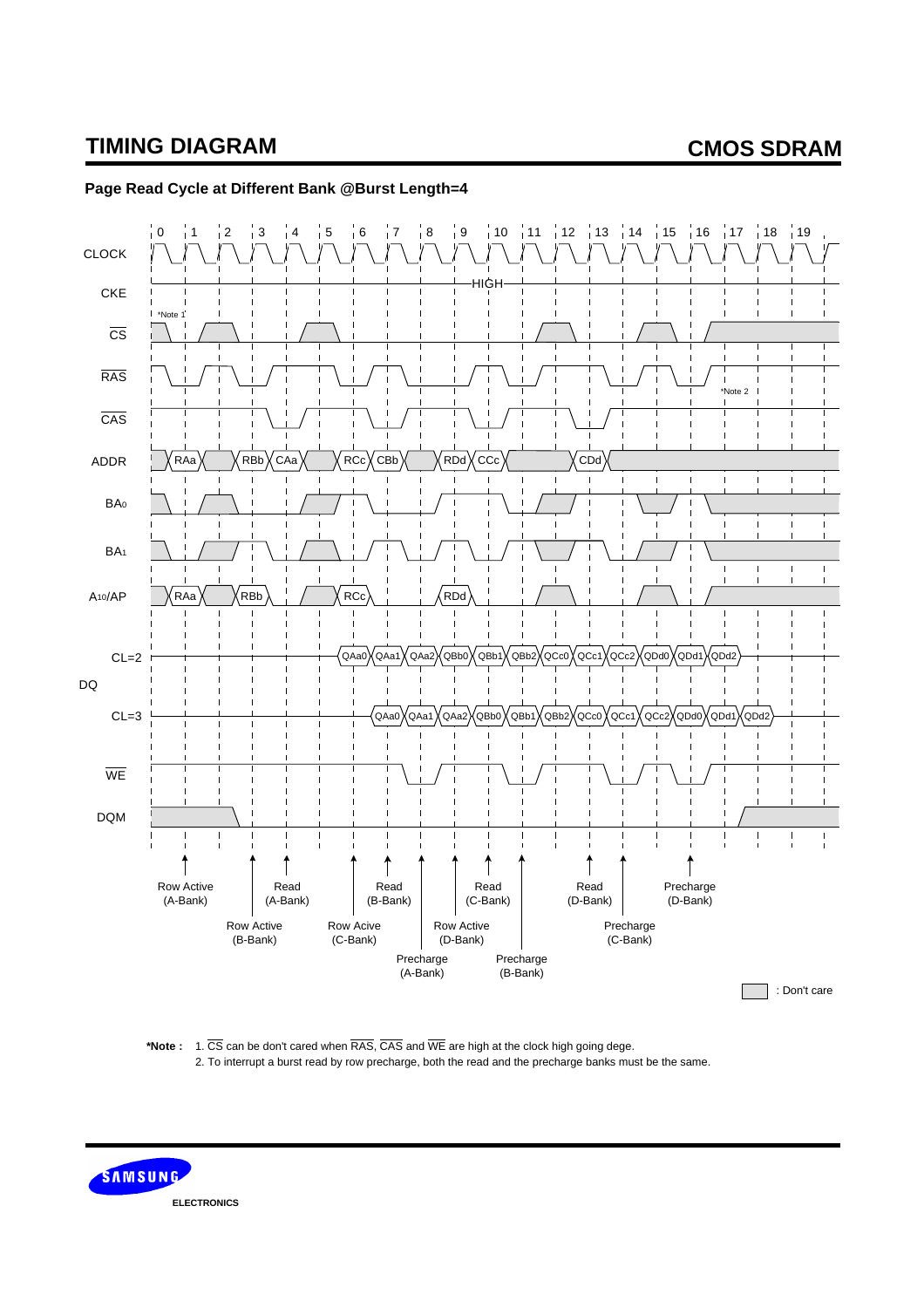

#### **Page Write Cycle at Different Bank @Burst Length=4, tRDL=1CLK**



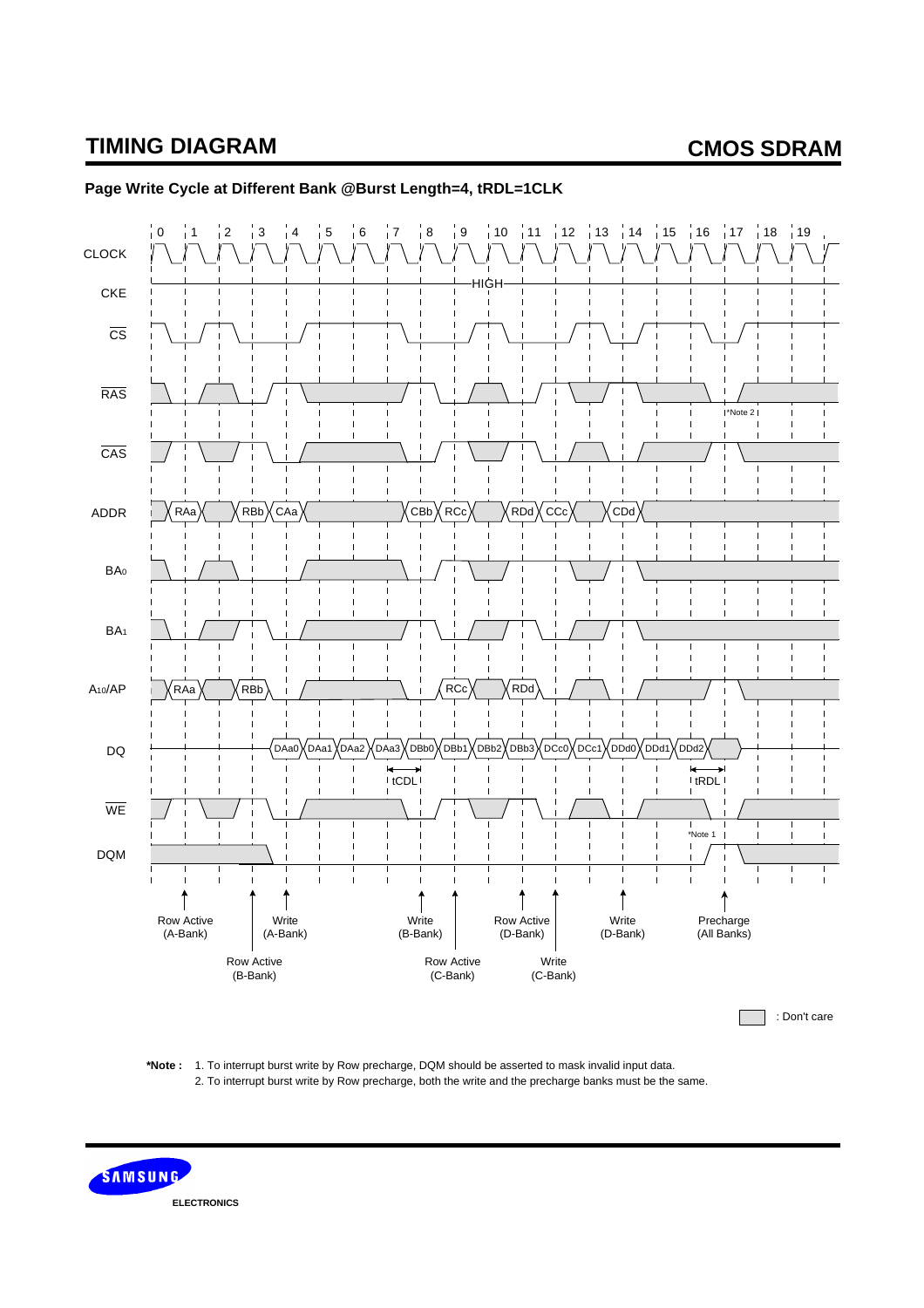

### **Page Write Cycle at Different Bank @Burst Length=4, tRDL=2CLK**



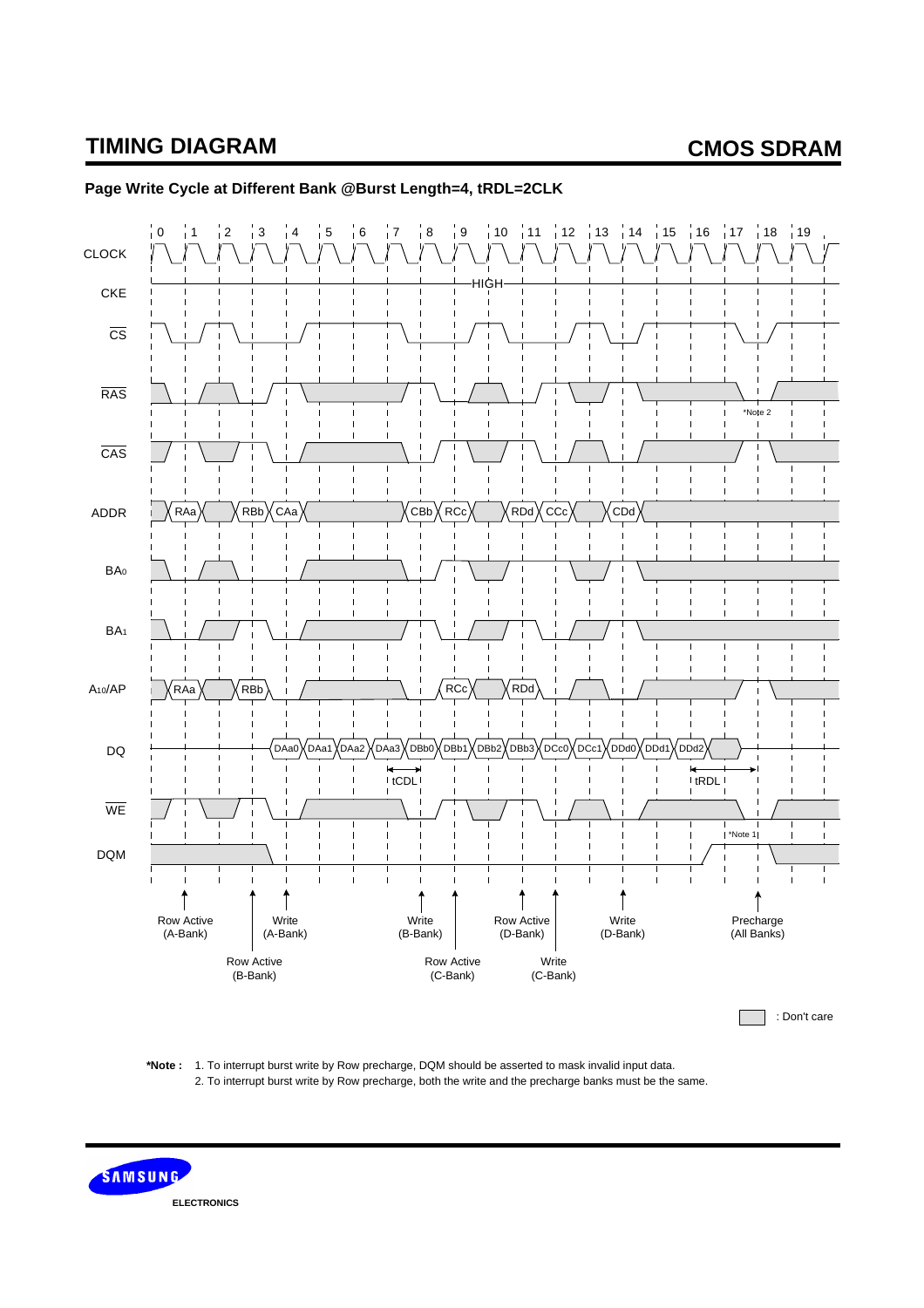

### **Read & Write Cycle at Different Bank @Burst Length=4**

**\*Note :** 1. tCDL should be met to complete write.

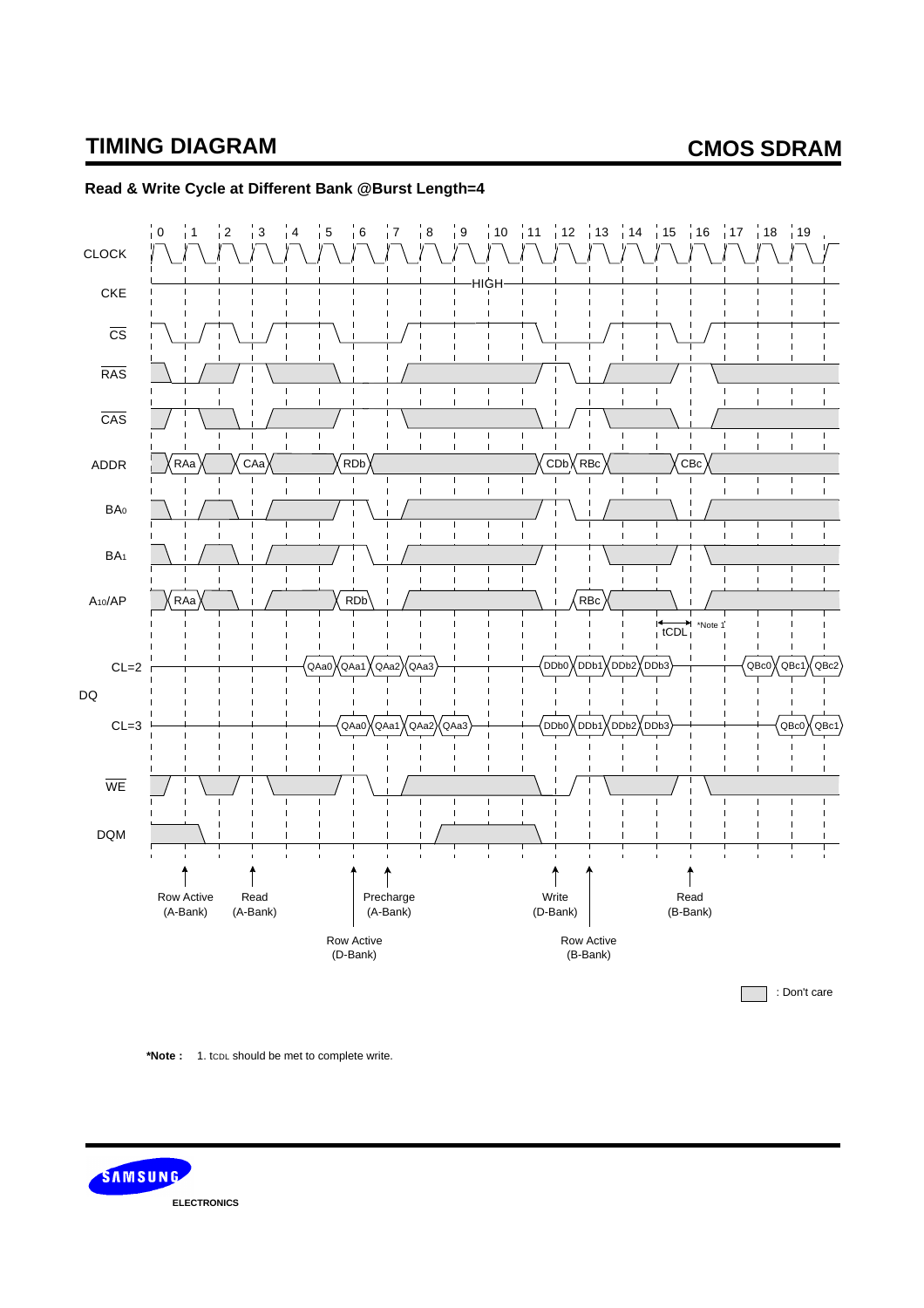

#### **Read & Write Cycle with Auto Precharge I @Burst Length=4**

**\*Note1:** When Read(Write) command with auto precharge is issued at A-Bank after A and B Bank activation.

 - if Read(Write) command without auto precharge is issued at B-Bank before A-Bank auto precharge starts, A-Bank auto precharge will start at B-Bank read command input point .

- any command can not be issued at A-Bank during tRP after A-Bank auto precharge starts.

SAMSUNG **ELECTRONICS**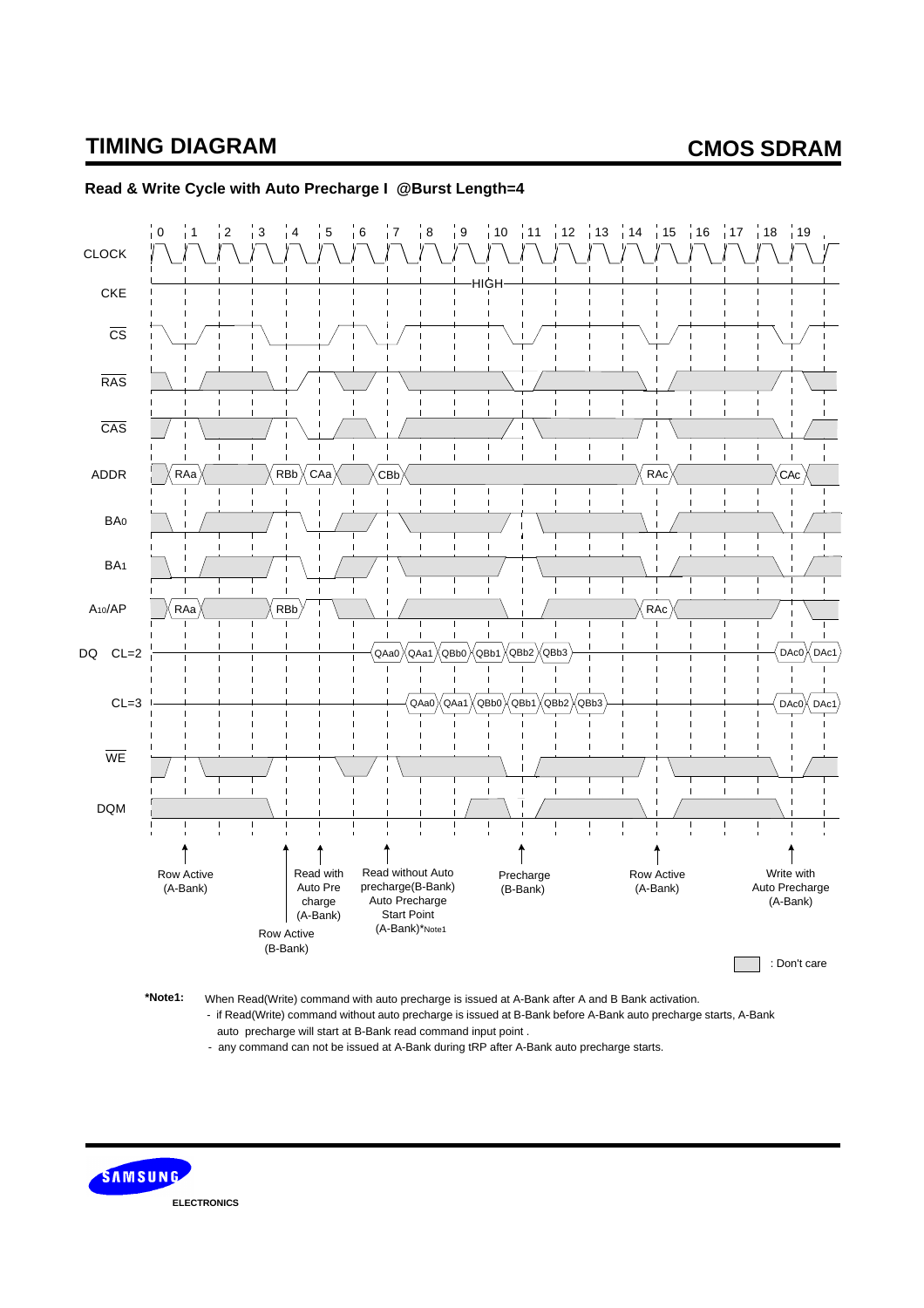

#### **Read & Write Cycle with Auto Precharge II @Burst Length=4**

SAMSUNG **ELECTRONICS**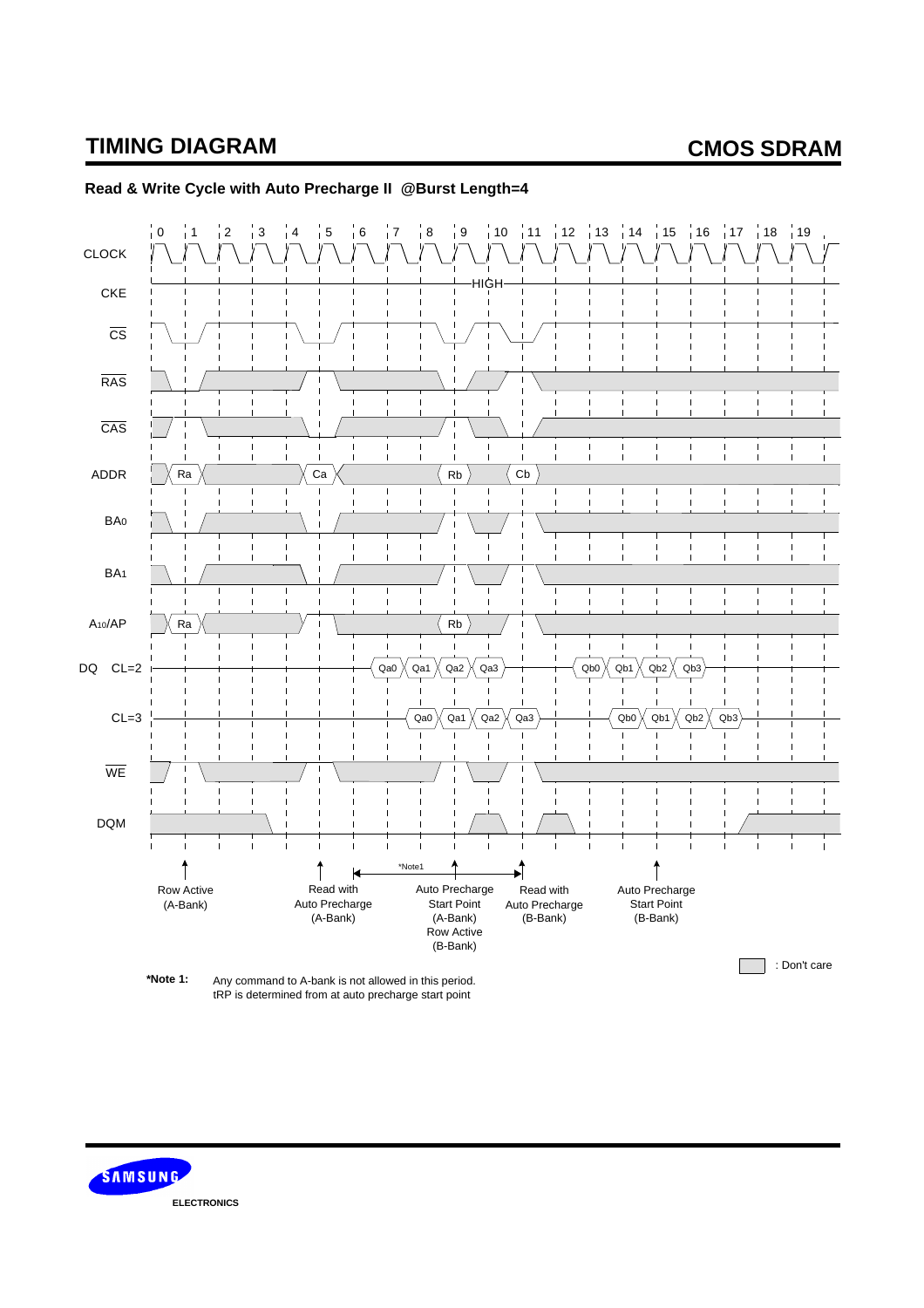

### **Clock Suspension & DQM Operation Cycle @CAS Latency=2, Burst Length=4**



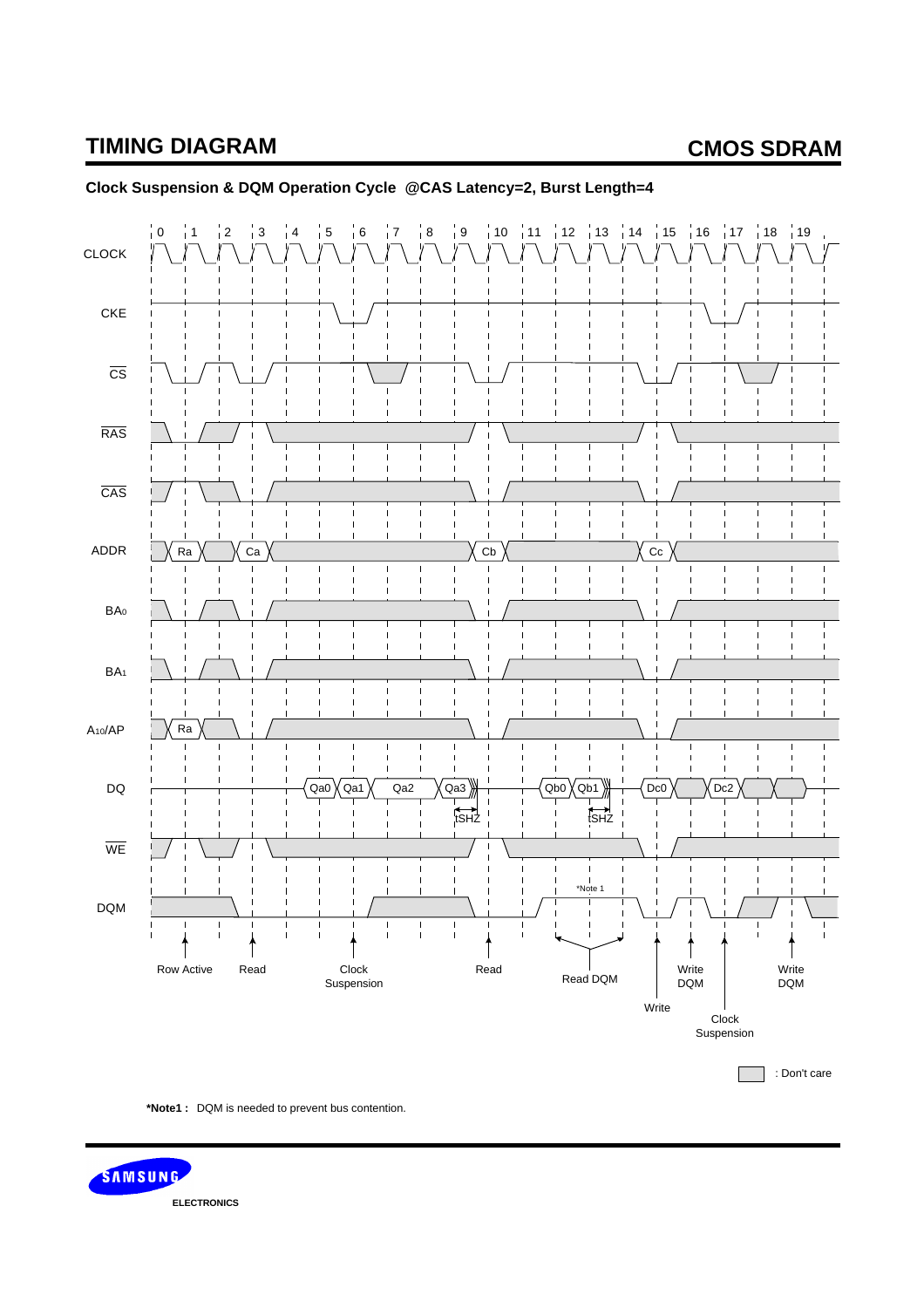

### **Read Interrupted by Precharge Command & Read Burst Stop Cycle @ Full Page Burst**

**\*Note :** 1. At full page mode, burst is finished by burst stop or precharge.

2. About the valid DQs after burst stop, it is same as the case of RAS interrupt. Both cases are illustrated above timing diagram. See the label 1, 2 on them. But at burst write, Burst stop and RAS interrupt should be compared carefully. Refer the timing diagram of "Full page write burst stop cycle".

3. Burst stop is valid at every burst length.

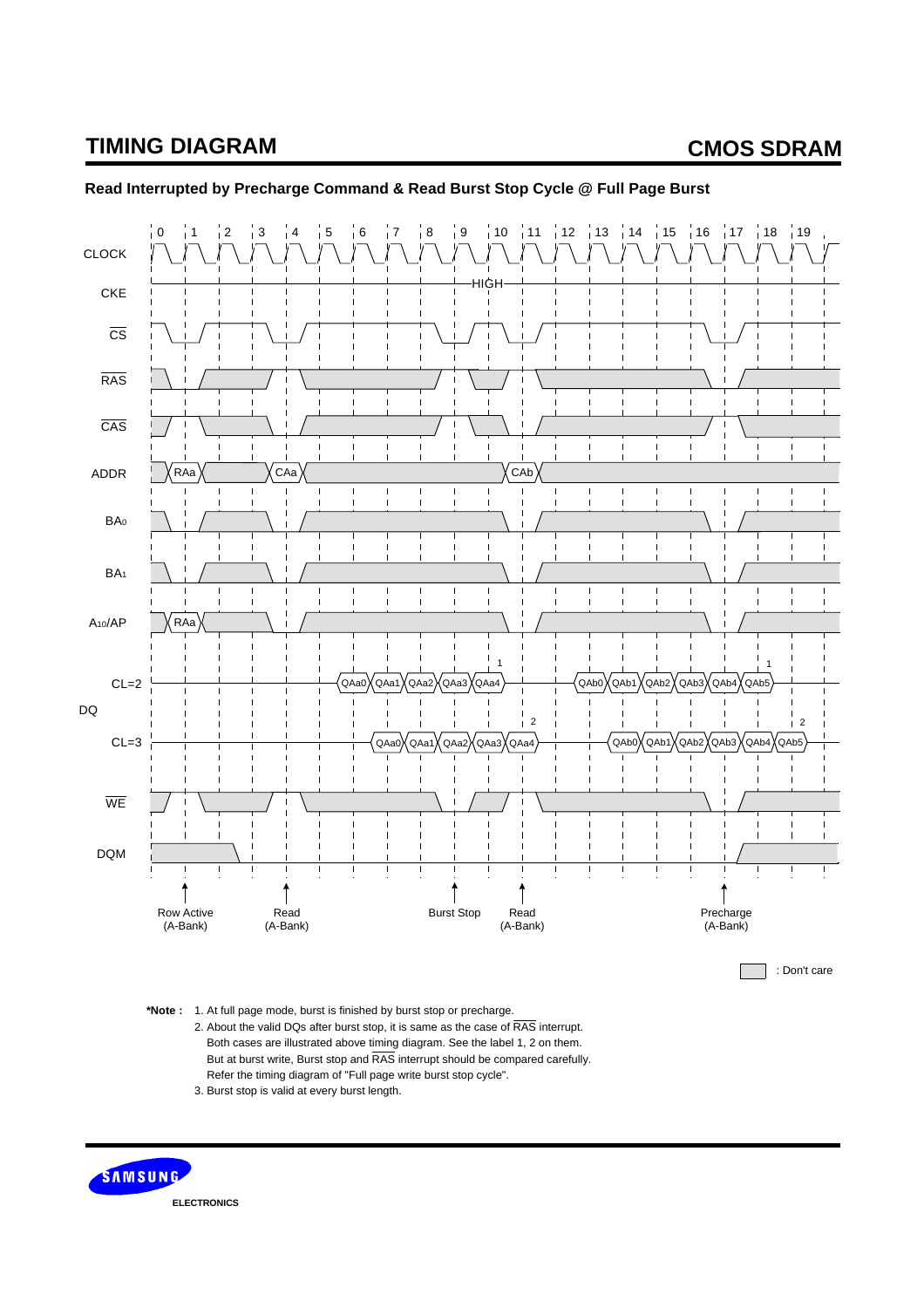

**Write Interrupted by Precharge Command & Write Burst Stop Cycle @ Full Page Burst, tRDL=1CLK**

**ELECTRONICS**

SAMSUNG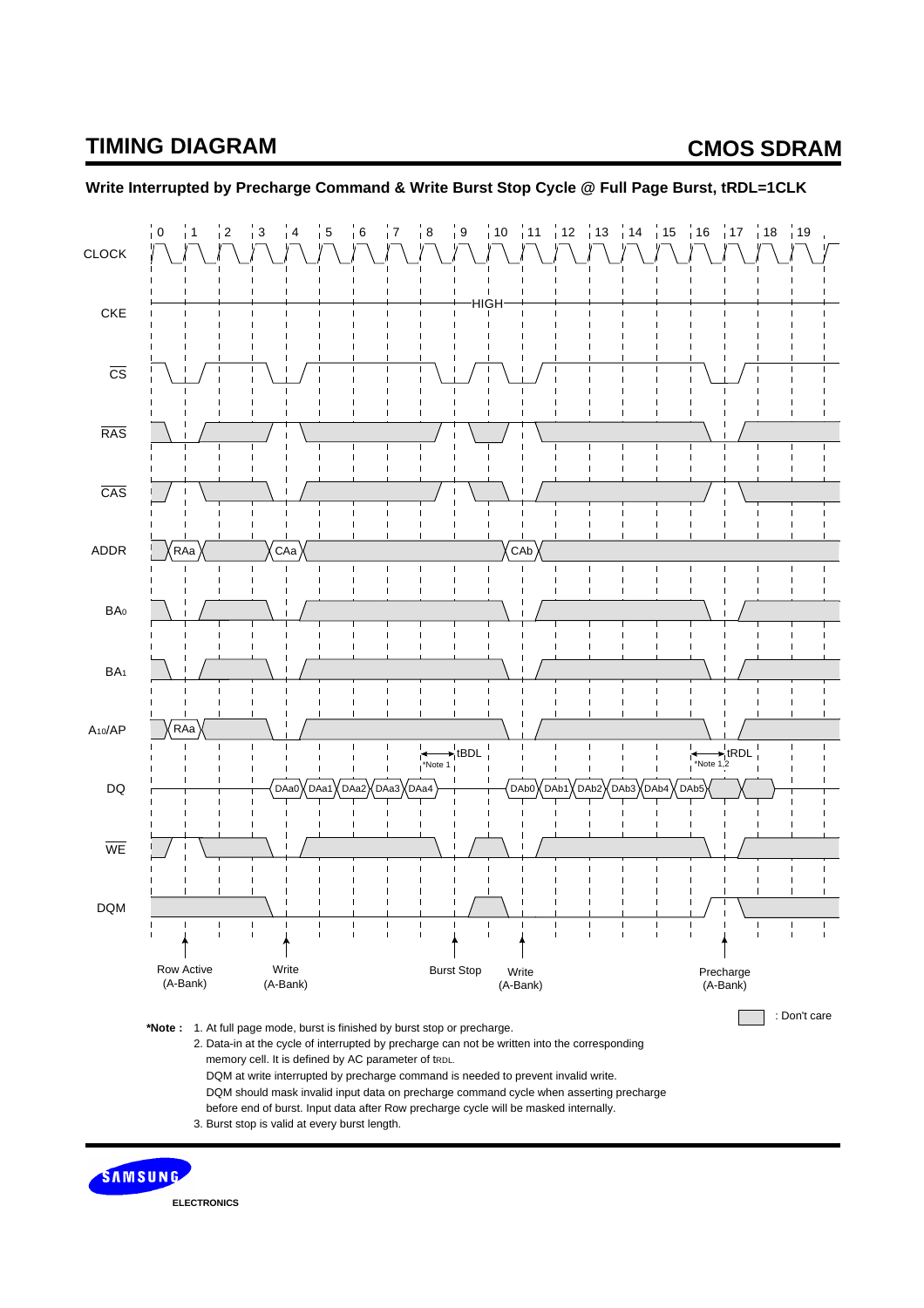

### **Write Interrupted by Precharge Command & Write Burst Stop Cycle @ Full Page Burst, tRDL=2CLK**

**ELECTRONICS**

SAMSUNG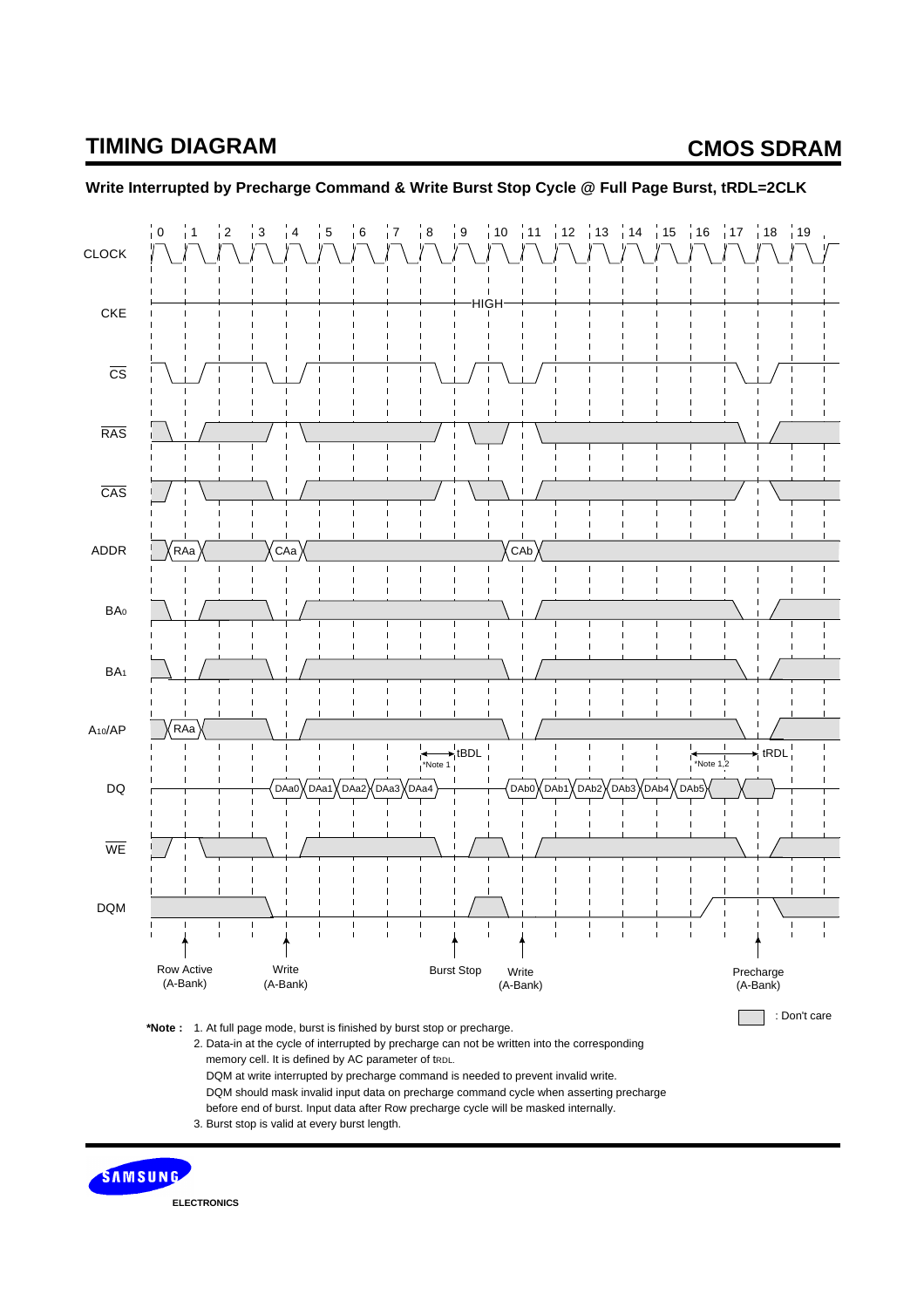

### **Burst Read Single bit Write Cycle @Burst Length=2**

**\*Note :** 1. BRSW modes is enabled by setting A9 "High" at MRS (Mode Register Set).

 At the BRSW Mode, the burst length at write is fixed to "1" regardless of programmed burst length. 2. When BRSW write command with auto precharge is executed, keep it in mind that tras should not be violated. Auto precharge is executed at the burst-end cycle, so in the case of BRSW write command, the next cycle starts the precharge.

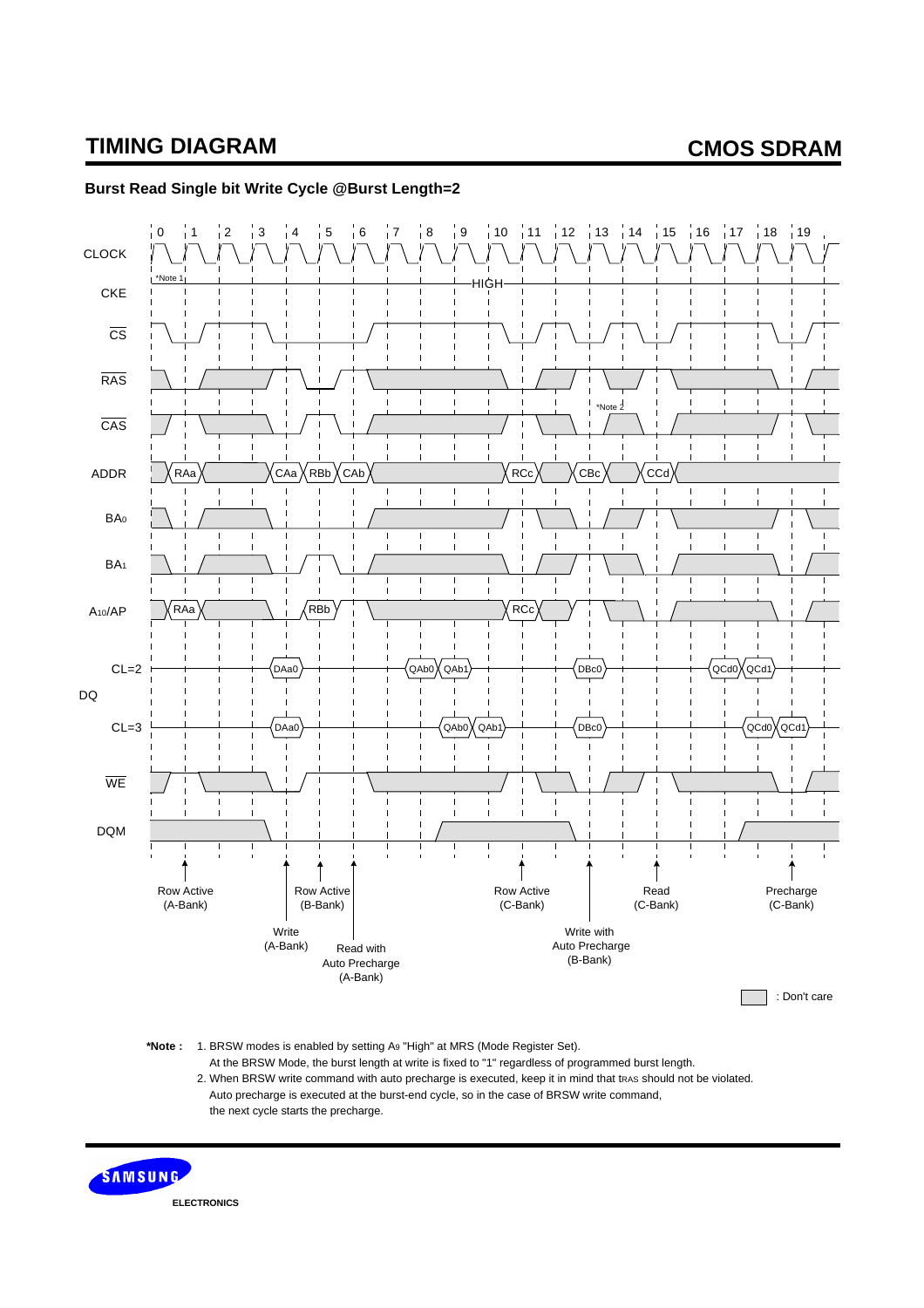

### **Active/Precharge Power Down Mode @CAS Latency=2, Burst Length=4**

**\*Note :** 1. Both banks should be in idle state prior to entering precharge power down mode.

- 2. CKE should be set high at least 1CLK + tss prior to Row active command.
	- 3. Can not violate minimum refresh specification. (64ms)

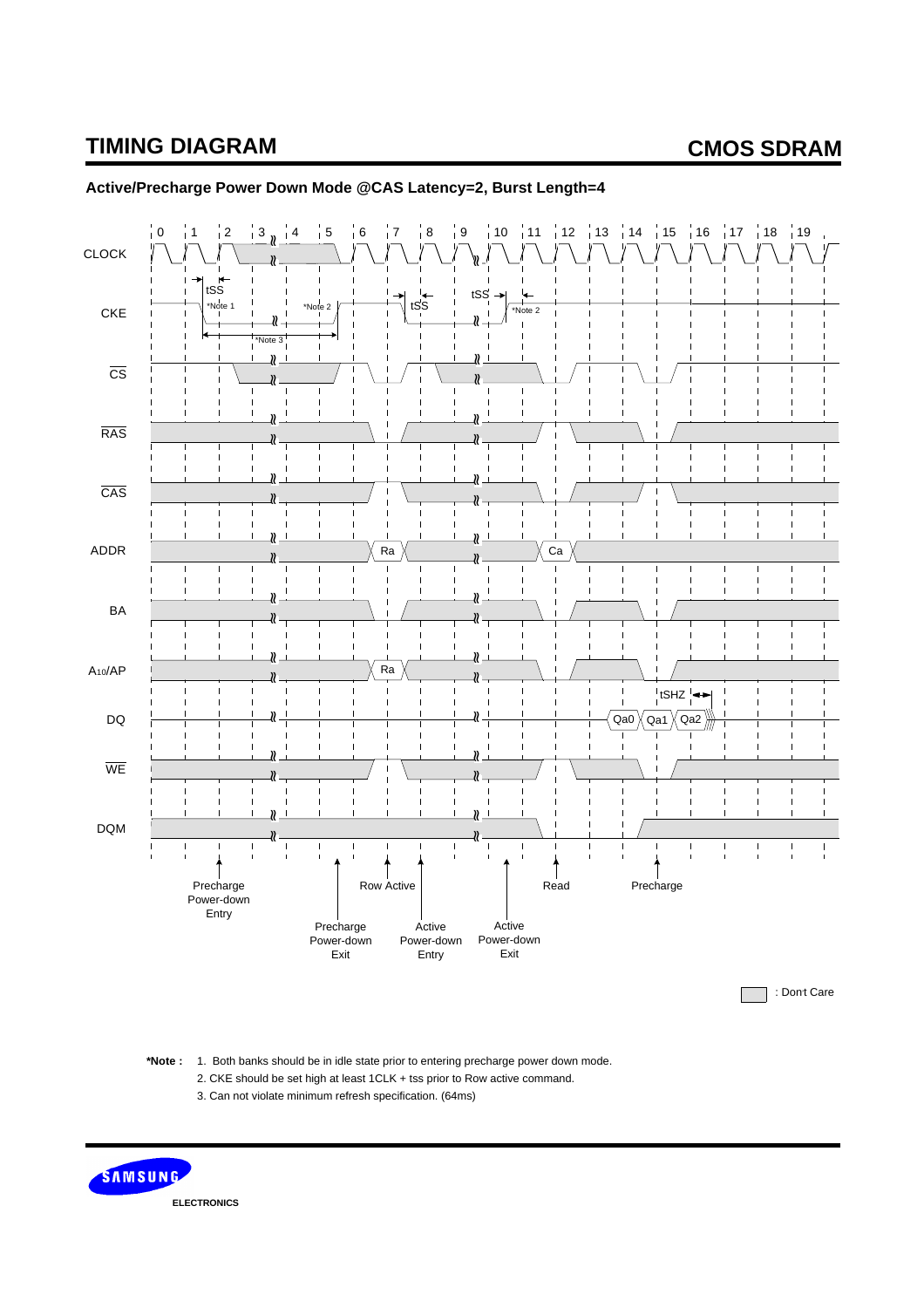#### **Self Refresh Entry & Exit Cycle**

| <b>CLOCK</b>                     | $\overline{\phantom{0}}$<br>$\overline{\phantom{a}}$<br>$\overline{4}$<br>$\frac{1}{2}$<br>$\overline{1}$<br>$*$ Note 2<br>$\mathbf{I}$<br>$\mathbf{I}$<br>$\mathbf{I}$<br>$\mathbf{I}$                                                                                                                                                                                                                                                                                                                  | $\overline{\phantom{a}}$ 7<br>$\overline{\mathbf{8}}$<br>$\overline{\phantom{0}}$ 5<br>6<br>$\mathbf{I}$<br>$\mathbf{I}$<br>$\mathbf{I}$                                                                                                                                                                                                                                                                                                                                                                                   | $\overline{9}$<br>10<br>$12 \qquad 13$<br>$-11$<br>ı<br>$\mathbf{I}$<br>*Note 4<br>I.<br>$\mathbf I$                                                                                                                                  | 15  16  17  18  19<br>14<br>$-tRCmin$<br>$\blacksquare$                                                                                                                                         | П                                                          |
|----------------------------------|----------------------------------------------------------------------------------------------------------------------------------------------------------------------------------------------------------------------------------------------------------------------------------------------------------------------------------------------------------------------------------------------------------------------------------------------------------------------------------------------------------|----------------------------------------------------------------------------------------------------------------------------------------------------------------------------------------------------------------------------------------------------------------------------------------------------------------------------------------------------------------------------------------------------------------------------------------------------------------------------------------------------------------------------|---------------------------------------------------------------------------------------------------------------------------------------------------------------------------------------------------------------------------------------|-------------------------------------------------------------------------------------------------------------------------------------------------------------------------------------------------|------------------------------------------------------------|
| <b>CKE</b>                       | *Note 1<br>П<br>$\mathbf{I}$<br>$tSS^{\blacktriangle}$<br>$\mathbf{I}$<br>$\mathbf{I}$<br>$\mathbf I$                                                                                                                                                                                                                                                                                                                                                                                                    | $\mathbf{I}$<br>П<br>*Note 3<br>$\mathbf{I}$<br>$\mathbf{I}$<br>П<br>П                                                                                                                                                                                                                                                                                                                                                                                                                                                     | $\mathbf I$<br>$\mathbf{I}$<br>$\mathbf{I}$<br>I<br>I<br>$\mathbf{I}$<br>$\mathbf{I}$<br>$\mathbf{I}$<br>П                                                                                                                            | $\mathbf{I}$<br>*Note 6<br>11                                                                                                                                                                   |                                                            |
| $\overline{\text{cs}}$           | $\mathbf{I}$<br>$\mathbf{I}$<br>$\mathbf{I}$<br>$\mathbf I$<br>$\mathbf{I}$<br>$\mathbf{I}$<br>$\mathbf I$<br>$\mathbf{I}$                                                                                                                                                                                                                                                                                                                                                                               | $\mathbf{I}$<br>Ť<br>Ī<br>$\mathbf{v}$<br>$\mathbf{I}$<br>$\mathbf{I}$<br>$\mathbf{I}$<br>$\mathbf{I}$<br>$\begin{array}{c} \rule{0pt}{2.5ex} \rule{0pt}{2.5ex} \rule{0pt}{2.5ex} \rule{0pt}{2.5ex} \rule{0pt}{2.5ex} \rule{0pt}{2.5ex} \rule{0pt}{2.5ex} \rule{0pt}{2.5ex} \rule{0pt}{2.5ex} \rule{0pt}{2.5ex} \rule{0pt}{2.5ex} \rule{0pt}{2.5ex} \rule{0pt}{2.5ex} \rule{0pt}{2.5ex} \rule{0pt}{2.5ex} \rule{0pt}{2.5ex} \rule{0pt}{2.5ex} \rule{0pt}{2.5ex} \rule{0pt}{2.5ex} \rule{0$<br>$\mathbf{I}$<br>$\mathbf{I}$ | $\mathbf{I}$<br>Ī<br>$\mathbf{I}$<br>*Note 5<br>$\mathbf{I}$<br>$\mathbf{I}$<br>I.<br>П<br>$\mathbf I$<br>$\mathbf I$<br>$\mathbf{I}$<br>П                                                                                            | П<br>$\mathbf{I}$<br>I<br>I                                                                                                                                                                     |                                                            |
| <b>RAS</b>                       | $\begin{array}{c} \hline \end{array}$<br>$\mathbf{I}$<br>$\mathbf{I}$<br>$\mathbf{I}$<br>$\mathbf I$<br>П<br>$\mathbf{I}$<br>$\mathbf{I}$                                                                                                                                                                                                                                                                                                                                                                | $\overline{1}$<br>$\mathbf{I}$<br>$\mathbf{I}$<br>$\mathbf I$<br>$\blacksquare$<br>П<br>$\mathbf{I}$<br>$\mathbf{I}$<br>$\mathbf{I}$                                                                                                                                                                                                                                                                                                                                                                                       | $\mathbf{I}$<br>$\mathbf{I}$<br>$\mathbf{I}$<br>$\mathbf{I}$<br>$\mathbf{I}$<br>$\mathbf I$<br>$\mathbf I$<br>$\mathbf I$<br>$\mathbf I$<br>$\mathbf I$<br>$\mathbf{I}$<br>$\mathbf I$<br>$\mathbf{I}$<br>$\mathbf{I}$<br>$\mathbf I$ | $\overline{\phantom{a}}$<br>П<br>*Note 7<br>$\mathbf I$<br>$\mathbf{I}$<br>$\overline{\phantom{a}}$<br>$\mathbf{I}$<br>$\mathbf{I}$<br>$\mathbf{I}$<br>$\mathbf{I}$<br>$\overline{\phantom{a}}$ | I<br>I<br>T<br>$\mathbf{I}$<br>$\mathbf{I}$                |
| CAS                              | $\mathbf{I}$<br>$\mathbf I$<br>$\mathbf{I}$<br>$\mathbf{I}$<br>$\mathbf I$<br>$\mathbf{I}$                                                                                                                                                                                                                                                                                                                                                                                                               | $\mathbf{I}$<br>Ï<br>$\mathbf I$<br><b>I</b><br>$\blacksquare$<br>$\mathbf{I}$<br>$\mathbf{I}$<br>$\mathbf{I}$                                                                                                                                                                                                                                                                                                                                                                                                             | $\mathbf{I}$<br>$\mathbf{I}$<br>$\mathbf{I}$<br>$\blacksquare$<br>$\mathbf{I}$<br>$\mathbf{I}$<br>$\mathbf{I}$<br>$\blacksquare$<br>$\mathbf{I}$<br>$\mathbf{I}$                                                                      | <b>N</b><br>$\mathbf{I}$<br>$\overline{\phantom{a}}$<br>$\mathbf{I}$<br>$\mathbf{I}$<br>$\mathbf{I}$<br>$\overline{\phantom{a}}$<br>$\mathbf{I}$<br>$\mathbf{I}$<br>Ī                           | $\mathbf I$<br>$\mathbf{I}$<br>$\mathbf I$<br>$\mathbf I$  |
| ADDR                             | $\mathbf{I}$<br>$\mathbf{I}$<br>$\mathbf I$<br>$\mathbf I$<br>$\mathbf I$<br>$\mathbf{I}$<br>$\mathbf I$<br>$\mathbf I$<br>$\mathbf I$<br>T                                                                                                                                                                                                                                                                                                                                                              | $\mathbf{I}$<br>$\mathbf I$<br>$\begin{array}{c} \rule{0pt}{2.5ex} \rule{0pt}{2.5ex} \rule{0pt}{2.5ex} \rule{0pt}{2.5ex} \rule{0pt}{2.5ex} \rule{0pt}{2.5ex} \rule{0pt}{2.5ex} \rule{0pt}{2.5ex} \rule{0pt}{2.5ex} \rule{0pt}{2.5ex} \rule{0pt}{2.5ex} \rule{0pt}{2.5ex} \rule{0pt}{2.5ex} \rule{0pt}{2.5ex} \rule{0pt}{2.5ex} \rule{0pt}{2.5ex} \rule{0pt}{2.5ex} \rule{0pt}{2.5ex} \rule{0pt}{2.5ex} \rule{0$<br>$\mathbf{I}$<br>$\mathbf{I}$<br>$\mathbf I$<br>$\mathbf{I}$<br>$\mathbf{I}$<br>T                        | $\mathbf{I}$<br>$\mathbf{I}$<br>$\mathbf I$<br>$\mathbf I$<br>$\mathbf I$<br>$\mathbf I$<br>$\mathbf I$<br>$\mathbf I$<br>$\mathbf I$<br>$\mathbf I$<br>$\mathbf I$<br>$\mathbf I$                                                    | $n_{-}$<br>$\mathbf I$<br>$\mathbf{I}$<br>$\mathbf I$<br>$\mathbf{I}$<br>$\mathbf{I}$<br>$\mathbf I$<br>$\mathbf I$<br>$\mathbf I$<br>$\mathbf I$<br>T                                          | $\mathbf I$<br>$\mathbf I$<br>$\mathbf I$<br>$\mathbf{I}$  |
| BA <sub>0</sub> ~BA <sub>1</sub> | $\mathbf{I}$<br>$\mathbf I$<br>$\mathbf{I}$<br>$\mathbf{I}$<br>Τ<br>$\mathbf{I}$<br>$\mathbf{I}$<br>$\mathbf I$<br>$\begin{array}{c} \rule{0pt}{2.5ex} \rule{0pt}{2.5ex} \rule{0pt}{2.5ex} \rule{0pt}{2.5ex} \rule{0pt}{2.5ex} \rule{0pt}{2.5ex} \rule{0pt}{2.5ex} \rule{0pt}{2.5ex} \rule{0pt}{2.5ex} \rule{0pt}{2.5ex} \rule{0pt}{2.5ex} \rule{0pt}{2.5ex} \rule{0pt}{2.5ex} \rule{0pt}{2.5ex} \rule{0pt}{2.5ex} \rule{0pt}{2.5ex} \rule{0pt}{2.5ex} \rule{0pt}{2.5ex} \rule{0pt}{2.5ex} \rule{0$<br>T | $\mathbf{I}$<br>$\mathbf{I}$<br>$\mathbf{I}$<br>$\mathbf I$<br>$\mathbf{I}$<br>$\mathbf{I}$                                                                                                                                                                                                                                                                                                                                                                                                                                | $\mathbf I$<br>$\mathbf I$<br>$\mathbf I$<br>$\mathbf I$<br>$\mathbf{I}$<br>Т<br>П<br>$\mathbf I$<br>$\mathbf{I}$<br>$\mathbf{I}$<br>T<br>$\mathbf{I}$                                                                                | $\mathbf{I}$<br>$\mathbf{I}$<br>$\mathbf{I}$<br>$\mathbf{I}$<br>$\mathbf{u}_\top$<br>$\mathbf{I}$<br>П<br>$\mathbf{I}$<br>$\mathbf{I}$<br>$\mathbf{I}$<br>$\mathbf{I}$                          | $\mathbf I$<br>$\mathbf{I}$<br>П<br>T<br>$\mathbf{I}$      |
| $A_{10}/AP$                      | $\mathbf{I}$<br>$\mathbf{I}$<br>$\mathbf{I}$                                                                                                                                                                                                                                                                                                                                                                                                                                                             |                                                                                                                                                                                                                                                                                                                                                                                                                                                                                                                            | $\overline{\phantom{a}}$<br>Ī<br>$\mathbf{I}$<br>$\mathbf{I}$<br>$\mathbf{I}$                                                                                                                                                         | $\mathbf{I}$<br>$\mathbf{I}$<br>$\mathbf{I}$<br>$\mathbf{I}$                                                                                                                                    |                                                            |
| $\mathsf{DQ}$                    | H۱۰<br>П<br>I<br>$\mathbf{I}$<br>$\mathbf{I}$                                                                                                                                                                                                                                                                                                                                                                                                                                                            |                                                                                                                                                                                                                                                                                                                                                                                                                                                                                                                            | $\mathbf{I}$<br>$\mathbf{I}$<br>I<br>I<br>$\mathbf{I}$<br>Ï<br>$\mathbf{I}$<br>$\mathbf{I}$                                                                                                                                           | П<br>$\mathbf{I}$<br>Ť<br>П<br>$\mathbf{I}$<br>$\mathbf{I}$<br>$\mathbf{I}$                                                                                                                     |                                                            |
| $\overline{\text{WE}}$           | $\mathbf I$<br>$\mathbf{I}$<br>$\mathbf{I}$<br>$\mathbf I$<br>$\mathbf{I}$<br>$\mathbf{I}$                                                                                                                                                                                                                                                                                                                                                                                                               | $\mathbf{I}$<br>$\mathbf{I}$<br><b>I</b><br>$\mathbf{I}$<br>$\mathbf{I}$<br>$\mathbf{I}$<br>$\mathbf{I}$                                                                                                                                                                                                                                                                                                                                                                                                                   | $\overline{\phantom{a}}$<br>$\mathbf{I}$<br>$\mathbf{I}$<br>$\blacksquare$<br>$\mathbf{I}$<br>$\mathbf{I}$<br>I.<br>$\mathbf{I}$<br>$\mathbf{I}$<br>$\mathbf{I}$                                                                      | $\mathcal{U}$<br>$\mathbf{I}$<br>$\mathbf{I}$<br>$\mathbf{I}$<br>$\mathbf{I}$<br>$\mathbf{I}$<br>$\mathbf{I}$<br>$\mathbf{I}$<br>$\mathbf{I}$                                                   | Ť<br>T<br>$\mathbf{I}$<br>$\mathbf{I}$                     |
| <b>DQM</b>                       | $\mathbf I$<br>$\mathbf I$<br>$\mathbf{I}$<br>I<br>$\mathbf{I}$<br>$\bar{\mathbf{I}}$<br>$\mathbf{I}$<br>$\mathbf{I}$<br>$\blacksquare$                                                                                                                                                                                                                                                                                                                                                                  | 11<br>$\mathbf I$<br>$\mathbf I$<br>$\mathbf{I}$<br>$\begin{array}{c} \hline \end{array}$<br>$\mathbf{I}$<br>$\mathbf{I}$<br>$\mathbf{I}$<br>$\mathbf{I}$                                                                                                                                                                                                                                                                                                                                                                  | $\mathbf I$<br>$\mathbf I$<br>$\mathbf I$<br>$\mathbf{I}$<br>$\mathbf{I}$<br>$\mathbf{I}$<br>$\mathbf{I}$<br>$\mathbf{I}$<br>$\blacksquare$                                                                                           | $\mathfrak{v}$<br>$\mathbf I$<br>$\mathbf{I}$<br>$\mathbf{I}$<br>$\mathbf I$<br>$\mathbf{I}$<br>$\bar{\mathbf{I}}$<br>$\mathbf{I}$<br>$\mathbf{I}$<br>$\mathbf{I}$                              | $\mathbf I$<br>$\mathbf I$<br>$\mathbf{I}$<br>$\mathbf{I}$ |
|                                  | Self Refresh Entry                                                                                                                                                                                                                                                                                                                                                                                                                                                                                       |                                                                                                                                                                                                                                                                                                                                                                                                                                                                                                                            | Self Refresh Exit                                                                                                                                                                                                                     | Auto Refresh                                                                                                                                                                                    |                                                            |

: Don't care

Г

#### **\*Note : TO ENTER SELF REFRESH MODE**

- 1. CS, RAS & CAS with CKE should be low at the same clcok cycle.
- 2. After 1 clock cycle, all the inputs including the system clock can be don't care except for CKE.
- 3. The device remains in self refresh mode as long as CKE stays "Low".
	- cf.) Once the device enters self refresh mode, minimum tras is required before exit from self refresh.

#### **TO EXIT SELF REFRESH MODE**

- 4. System clock restart and be stable before returning CKE high.
- 5. CS starts from high.
- 6. Minimum tRC is required after CKE going high to complete self refresh exit.
- 7. 4K cycle(64Mb ,128Mb) or 8K cycle(256Mb) of burst auto refresh is required before self refresh entry and after self refresh exit if the system uses burst refresh.



**ELECTRONICS**